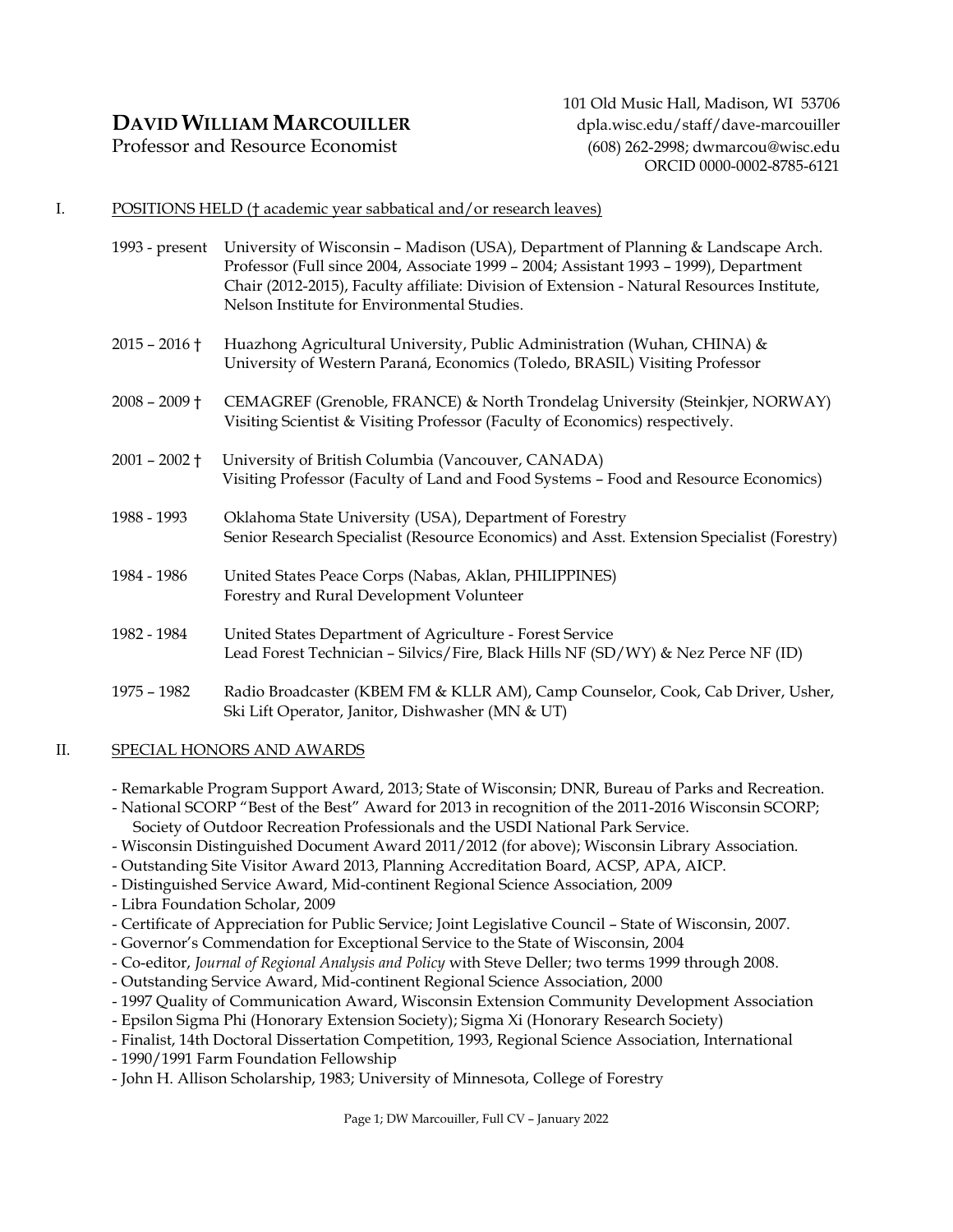#### III. FORMAL EDUCATION

- Ph.D. Oklahoma State University Agricultural Economics, 1992; Major Advisor: Dean F Schreiner; Dissertation title: *"Development and Use of a Supply-Determined Social Accounting Matrix to Evaluate Economic Impacts of Forest Productivity on Distribution of Regional Factor Income"*
- M.S. University of Minnesota Forest Economics & Policy Analysis, 1988; Major Advisor: Paul Ellefson; Thesis title: *"Forest Land Use and Management Conflicts: A Review & Evaluation of Approaches for Management"*
- B.S. University of Minnesota Forest Management; Ecosystems and Silviculture, 1983

## IV. RESEARCH

#### *Career Summary Outputs (counts):*

## *Research Productivity Outcomes* (updated January 23, 2022)*:*

| Citation rank among 1,078 planning academics in North America (T Sanchez 2018)  98 <sup>th</sup> |  |
|--------------------------------------------------------------------------------------------------|--|
|                                                                                                  |  |
|                                                                                                  |  |

## **A. Books**

- 3. **Marcouiller, DW**, ML Lapping, & O Furuseth (eds.). 2011. *Rural Housing, Exurbanization, and Amenity-Driven Development: Contrasting the "Haves" and the "Have Nots"*. Surrey, UK: Ashgate Publishing.
- 2. Green, GP, SC Deller, & **DW Marcouiller** (eds.). 2005. *Amenities and Rural Development: Theory, Methods, and Public Policy*. New York, USA: Edward Elgar Publishing.
- 1. Shaffer, R, S Deller, & **D Marcouiller**. 2004. *Community Economics: Linking Theory and Practice* 2 nd Edition. Hoboken, NJ USA: John Wiley and Sons - Blackwell Press.

## **Books in-development** (3)

 **Marcouiller, DW** and J Prey (in-development). *Ski Hills of the North American Mid-continent: Past, Present, and Future.*

**Marcouiller, DW** (in-development). *Advanced Introduction to Tourism Economics*. Edward Elgar.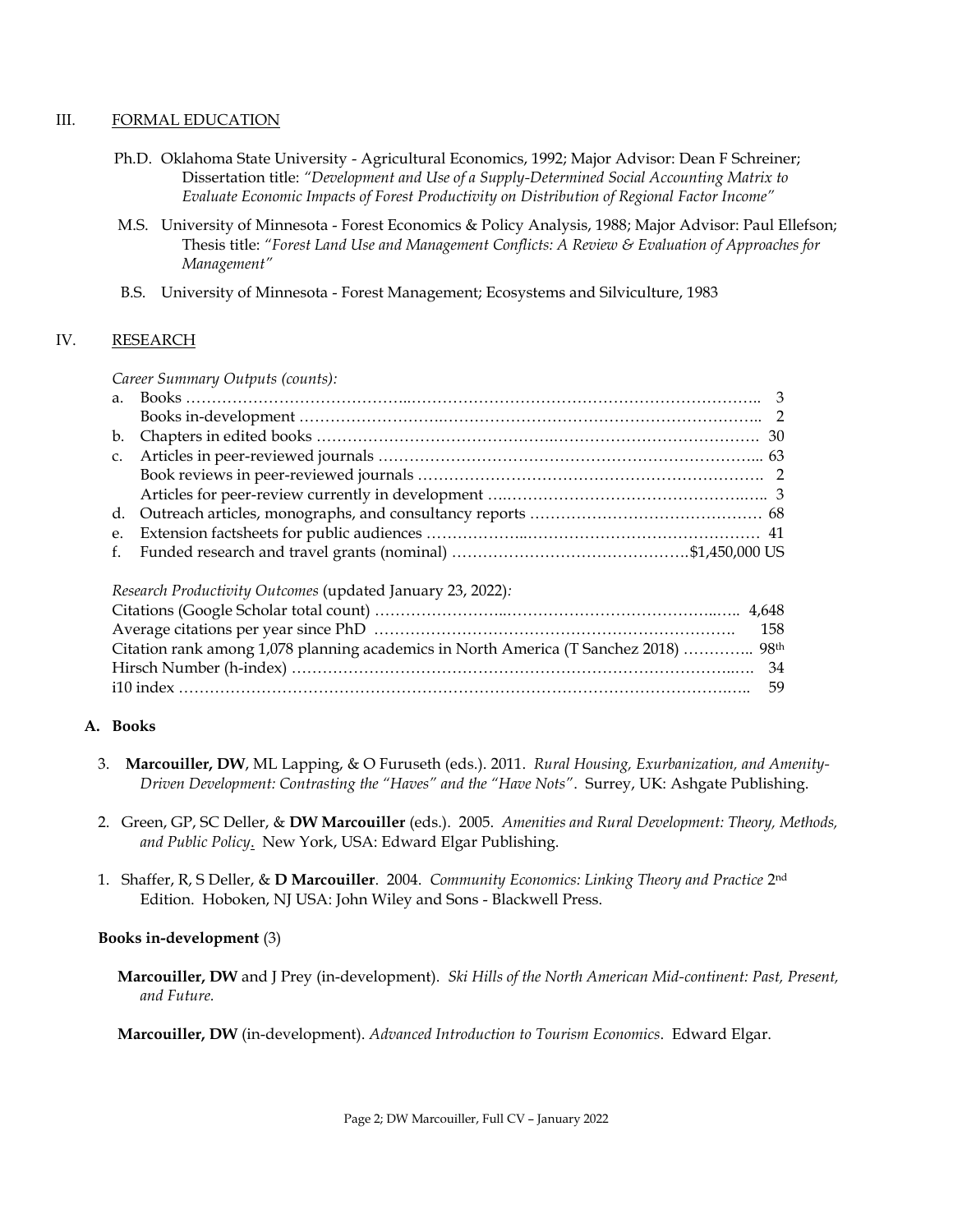- **B. Chapters in edited books** ( id in development; \* former student advisee; \*\* UW Visiting Scholar)
- 30. **Marcouiller, DW**. 2022<sup>id</sup>. Vulnerability and resiliency. In: Mair, H (ed) *Handbook on Tourism and Rural Development.* Publisher tbd
- 29. Fischer, M and **DW Marcouiller**. 2022id. Sixty years of Peace Corps at UW Madison. In: Ahn, E (ed). *Wisconsin in the World: Internationalization at the University of Wisconsin – Madison. Information Age* Publishing (IAP): Charlotte, NC. Ch 35, pp tbd.
- 28. Petrović, M\*\*, TN Tretiakova, and **DW Marcouiller**. 2021. Rural community prosperity versus tourism progress: An example of sustainable opportunities. In: Lubowiecki-Vikuk, A, Barbosa de Sousa, BM, Đerčan, BM, and Filho, WL (eds.). *Handbook of Sustainable Development and Leisure Services*. Springer Nature: Switzerland, Chapter 8: 111-126.
- 27. Dissart, JC\*, \*\* , **DW Marcouiller**, and Y Schaeffer. 2020. Natural amenities and social justice. In: Dissart, JC\*, \*\* and N Seigneuret (eds.). *Local Resources, Territorial Development and Well-being.* New York: Edward Elgar Publishing, Chapter 12: 227-250.
- 26. Dissart, JC\*, \*\* and **DW Marcouiller**. 2018. Pour une approche territorial de l'économie du bien-être [For a regional approach to welfare economics]: In: Talandiere, M and B Pecqueur (eds) *Renouveler la Geographie Économie* [*Renewing Economic Geography*] Partie 3: Les Oubliés de la géographie de l'économique (The Forgotten Geography of Economics). Paris, FR: Economica. Chapter 4: 204-220.
- 25. **Marcouiller, DW.** 2015. North American perspectives on tourism and outdoor recreation. In: Dissart, JC\* , \*\*, J Dehez, and JB Marsat. (eds.) *Tourism, Recreation, and Regional Development: Perspectives from France and Beyond.* Surry, UK: Ashgate Publishing. Chapter 13: 209-224.
- 24. Kim, H\* and **DW Marcouiller**. 2015. Urban vulnerability and resiliency to natural disasters: An integrative tourism planning perspective. In: Fillion, P, G Sands, and M Skidmore (eds.), *Cities at Risk: Planning for and Recovering from Urban Disasters*. Surry, UK: Ashgate Publishing. Chapter 9, pp. 159-188.
- 23. **Marcouiller, DW** and A Hoogasian\*. 2014. The role of public outdoor recreation providers in supporting rural development. In: Payson, S (ed.). *Public Economics: The Government's Role in American Economics*. Praeger Publishing. Chapter 3: 61-88.
- 22. **Marcouiller, DW** 2013. The rural development attributes of tourism. In: Green, GP (ed.). *Handbook of Rural Development*. New York: Edward Elgar Publishing. Chapter 9: 158-178.
- 21. **Marcouiller, DW**, M Lapping, and O Furuseth. 2011. An introduction. In: **Marcouiller, DW**, ML Lapping, O Furuseth (eds.). *Rural Housing, Exurbanization, and Amenity-Driven Development: Contrasting the "Haves" and the "Have Nots"*. Surrey, UK: Ashgate Publishing. Chapter 1: 3-12.
- 20. Rudzitis, G, **DW Marcouiller,** and P Lorah. 2011. The rural rich and their housing: Spatially addressing the "haves". In: **Marcouiller, DW**, ML Lapping, O Furuseth (eds.). *Rural Housing, Exurbanization, and Amenity-Driven Development: Contrasting the "Haves" and the "Have Nots"*. Surrey, UK: Ashgate Publishing. Chapter 8: 129-156.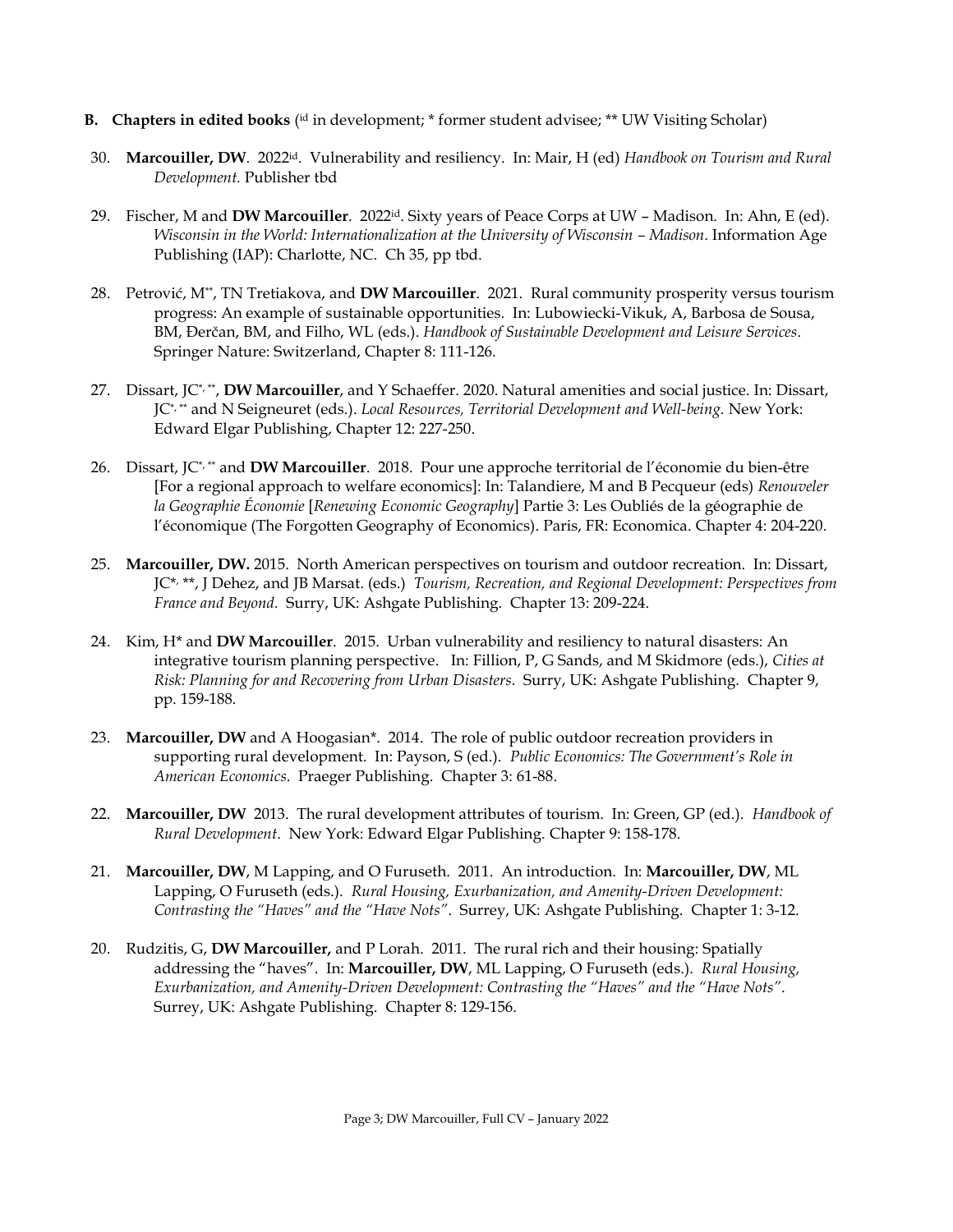- 19. Lapping, M, O Furuseth and **DW Marcouiller.** 2011. Conclusions and integrative thoughts on rural housing policy. In: **Marcouiller, DW**, ML Lapping, O Furuseth (eds.). *Rural Housing, Exurbanization, and Amenity-Driven Development: Contrasting the "Haves" and the "Have Nots"*. Surrey, UK: Ashgate Publishing. Chapter 16: 273-276.
- 18. Deller, SC, TH Tsai, **DW Marcouiller**, and DBK English. 2010. The role of amenities and quality of life in rural economic growth. In: Cherry, T and D Rickman (eds) *Environmental Amenities and Regional Economic Development*. New York, NY: Routledge. Chapter 4: pp. 83-102
- 17. **Marcouiller, DW** and D Tremble\*. 2009. Mitigating environmental problems in exurban development: An overview of rural-specific planning devices. In Esparza, A and G McPherson (eds.), *The Planner's Guide to Natural Resource Conservation: The Science of Land Conversion Beyond the Metropolitan Fringe*. New York: Springer Publishing. Chapter 16: 235-253.
- 16. **Marcouiller, D.W.** and I. Scott\*. 2006. The supply of outdoor recreation in Wisconsin. In: Prey, J and K. Kiefaber (eds). *Outdoor Recreation in Wisconsin: The 2005-2010 Wisconsin Statewide Comprehensive Outdoor Recreation Plan*. PR-026-2006, Madison, WI: Wisc. Dept. of Natural Resources. Chapter 3.
- 15. **Marcouiller, DW** and I Scott\*. 2006. Compatibility and conflict in Wisconsin outdoor recreation. In: Prey, J and K. Kiefaber (eds). *Outdoor Recreation in Wisconsin: The 2005-2010 Wisconsin Statewide Comprehensive Outdoor Recreation Plan*. PR-026-2006. Madison, WI: Wisc. Dept. of Natural Resources. Chapter 4.
- 14. Scott, I\* and **DW Marcouiller**. 2006. Wisconsin SCORP regional profiles. In: Prey, J and K Kiefaber (eds). *Outdoor Recreation in Wisconsin: The 2005-2010 Wisconsin Statewide Comprehensive Outdoor Recreation Plan*. PR-026-2006. Madison, WI: Wisc. Dept. of Natural Resources. Chapter 6.
- 13. Green, GP, SC Deller, and **DW Marcouiller**. 2005. Introduction. In Green, GP, SC Deller, and **DW Marcouiller** (eds.) *Amenities and Rural Development: Theory, Methods, and Public Policy,* New York: Edward Elgar Publishing. Chapter 1: 1-5.
- 12. **Marcouiller, DW** and GC Clendenning\*. 2005. The supply of natural amenities: Moving from empirical anecdotes to a theoretical basis. In Green, GP, SC Deller, and **DW Marcouiller** (eds.) *Amenities and Rural Development: Theory, Methods, and Public Policy,* New York: Edward Elgar Publishing. Chapter 2: 6-32.
- 11. Deller, SC, **DW Marcouiller**, DBK English, and V Lledo. 2005. Regional economic growth with a focus on amenities. In Green, GP, SC Deller, and **DW Marcouiller** (eds.) *Amenities and Rural Development: Theory, Methods, and Public Policy,* New York: Edward Elgar Publishing. Chapter 9: 129-152.
- 10. Dissart, JC\* , \*\* and **DW Marcouiller**. 2005. Impact of outdoor recreation facilities on remote rural economic growth. In Green, GP, SC Deller, and **DW Marcouiller** (eds.) *Amenities & Rural Development: Theory, Methods, & Public Policy,* New York: Edward Elgar Publishing. Ch 10: 153-176.
- 9. **Marcouiller, DW**, GP Green, and SC Deller. 2005. Amenities and Rural Development: Policy Implications and Directions for the Future. In Green, GP, SC Deller, and **DW Marcouiller** (eds.) *Amenities and Rural Development: Theory, Methods, and Public Policy,* New York: Edward Elgar Publishing. Chapter 17: 329-336.
- 8. **Marcouiller, DW** 2005. Economic values at the fringe: Land use and forestry in the wildland-urban interface. In Vince, S, M Duryea, E Macie, and LA Hermansen (eds.). *Forests at the Wildland-Urban Interface: Conservation and Management.* New York, NY: CRC Press. Chapter 4: 45-62.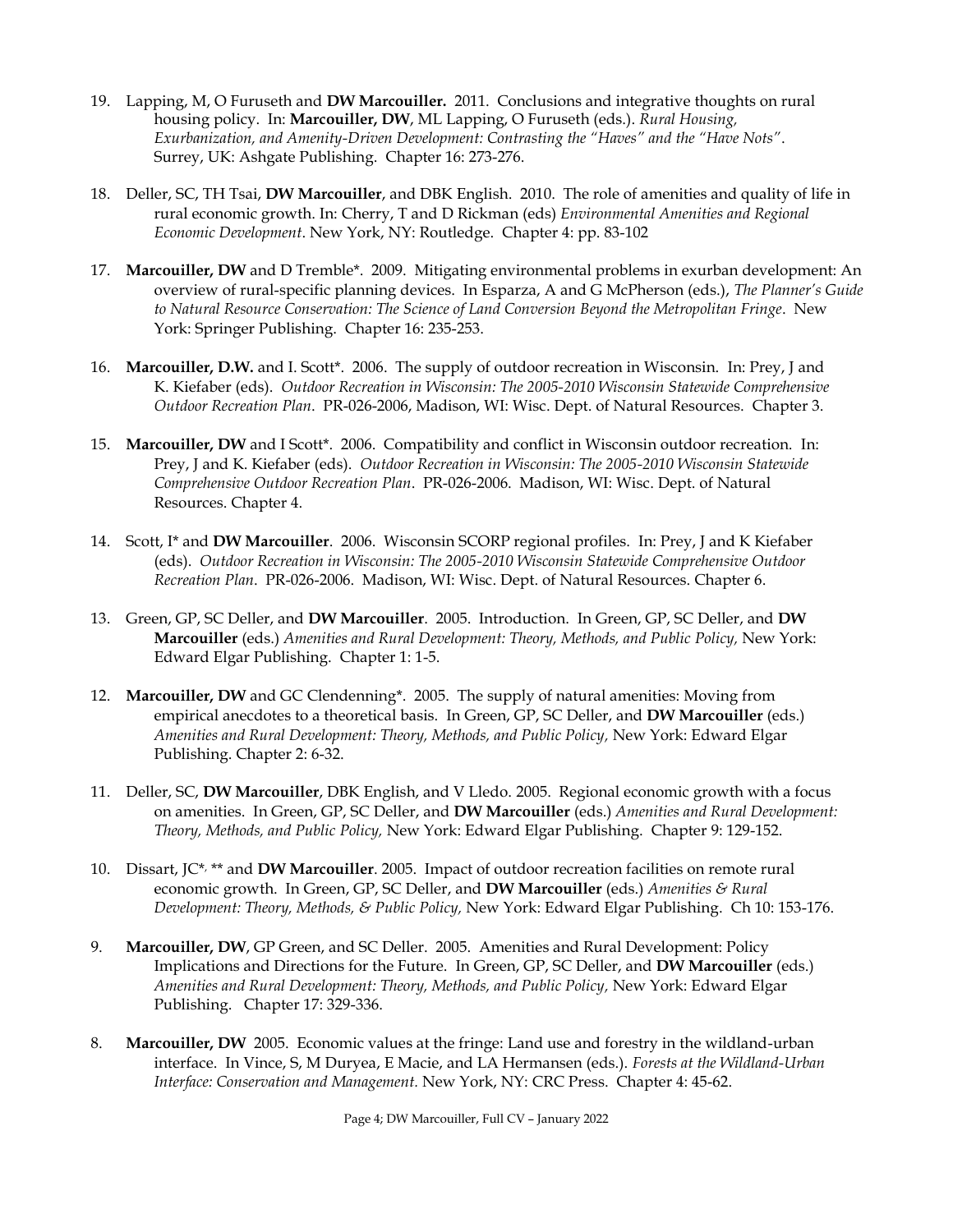- 7. Leatherman, JC\* and **DW Marcouiller**. 2004. Regional economic modeling and the study of distributional issues. In Reese, L and D Fasenfest (eds.) *Critical Evaluations of Economic Development Policy* edited by, Detroit, MI: Wayne State Univ. Press. Chapter 7: 144-172.
- 6. Nevers, E, **DW Marcouiller**, and S Fox\*. 2004. Devil's Lake State Park and the Baraboo Valley: A case study of gateway communities in the Midwest. In: *Small City and Regional Community*. Pp. 367-376.
- 5. **Marcouiller, DW** and GP Green. 2000. Outdoor recreation and community development: Perspectives from the social sciences. In Machlis, GE, D Field, and WH Gardiner (eds.) *National Parks and Rural Development,* Washington, D.C.: Island Press. Chapter 2: 33-49.
- 4. Vargas, EE, DF Schreiner, G Tembo, and **DW Marcouiller**. 1999; 2nd edition, 2001. Computable general equilibrium modeling for regional analysis. In Loveridge, S (ed.) *The Web Book of Regional Science* (www.rri.wvu.edu/regscweb.htm), Morgantown, WV: Regional Research Institute.
- 3. English, DBK and **DW Marcouiller.** 1999. Local jobs and income from outdoor recreation. In Cordell, HK (ed.) *Outdoor Recreation in American: A National Assessment of Demand and Supply Trends,*  Champaign, IL.: Sagamore Publishing. 290-294.
- 2. **Marcouiller, DW** and DK Lewis. 1994. Development and use of a supply-determined social accounting matrix to evaluate economic impacts of forest productivity on distribution of regional factor income. In: Wear, D.N. (ed.) *Policy and Forestry: Design, Evaluation, and Spillovers.* Duke University, Durham, NC. 238-247.
- 1. **Marcouiller, DW.** 1992. Firewood: An alternative enterprise to improve woodlot management and provide income. In: Anderson, S. (ed.) *Alternative Agricultural Enterprises: Forestry and Aquaculture,* Cooperative Extension Service, Division of Agricultural Sciences and Natural Resources, Oklahoma State University. Chapter 3.
- **C. Articles in peer-reviewed journals** (\* former student advisee; \*\* UW Visiting Scholar)
- 63. Gao, J\*\*, Y Cai, Y Liu, Q Wen, **DW Marcouiller**, and J Chen. 2022. Understanding the underutilization of rural housing land in China: A multi-level modeling approach. *Journal of Rural Studies* (in-press).
- 62. Kim, H\*, KM Woosnam, **DW Marcouiller**, and H Kim. 2021. Seeking anticipatory adaptation: Adaptive capacity and resilience to flood risk. *Environmental Hazards* (doi.org/10.1080/17477891.2021.1902783).
- 61. Choi, Y, **DW Marcouiller**, H Kim\*, J Lee, and S Park. 2021 What drives survival and resilience of firms? An asset-based approach in urban Korea. *International Journal of Urban Sciences* (doi.org/10.1080/12265934.2020.1867624).
- 60. Kim, D\* and **DW Marcouiller**. 2021. The role of public lands in local economies in the US Lake States. A spatial simultaneous equations approach. *Land Use Policy* [\(doi.org/10.1016/j.landusepol.2020.104883\)](https://doi-org.ezproxy.library.wisc.edu/10.1016/j.landusepol.2020.104883).
- 59. Kim, H\*, **DW Marcouiller**, and K Woosnam. 2021. Multilevel climate governance, anticipatory adaptation, and the vulnerability-readiness nexus. *Review of Policy Research* 38(2): 222-242.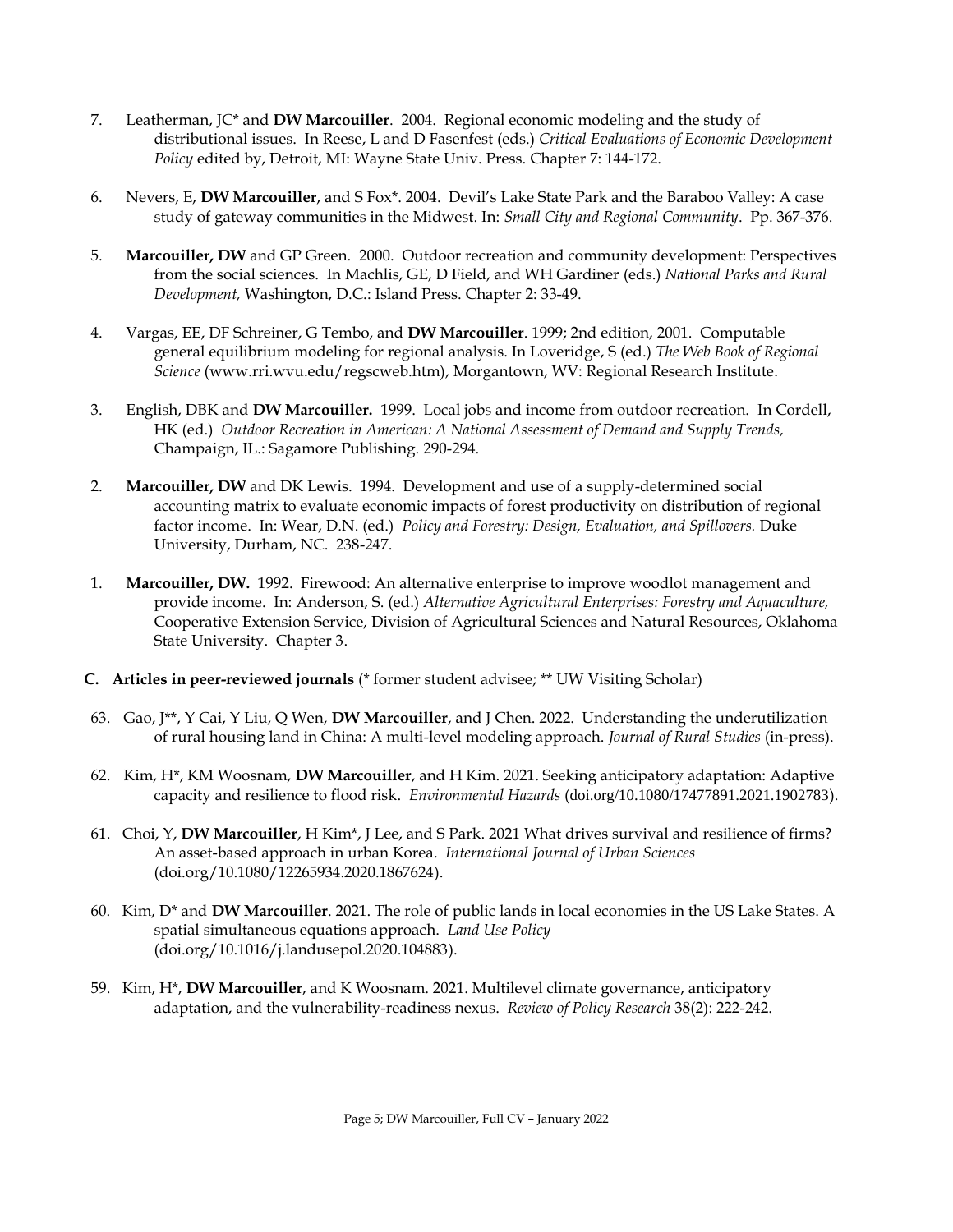- 58. Kim, H\* and **DW Marcouiller**. 2021. Rural prospects for resilience: Planning sustainable livelihoods & coping with flood hazards along the US Mississippi River. *Society and Natural Resources* 34(2): 168- 187.
- 57. Kim, H\*, **DW Marcouiller**, and K Woosnam. 2020. Coordinated planning effectiveness as multilevel climate governance: Insights from coastal resilience and climate adaptation. *Geoforum* 114: 77-88.
- 56. Kim, H\* and **DW Marcouiller.** 2020. Making sense of resilience planning: Building community capacity to address climate impacts and sustainable development. *Climate and Development* 12 (3): 228-240.
- 55. **Marcouiller, DW** and KI Westeren\*\*. 2019. Cultural tourism and rural entrepreneurship: A case study of a Scandinavian literary festival. *Regional Science Policy and Practice* 11: 509–524.
- 54. Yu, L\*\*, G Wang and **DW Marcouiller.** 2019. A scientometric review of pro-poor tourism research: Visualization and analysis. *Tourism Management Perspectives* 30: 75-88.
- 53. Kim H\*, **DW Marcouiller**, and K Woosnam. 2018. Rescaling social dynamics in climate change: The implications of cumulative exposure, climate justice, & community resilience. *Geoforum* 96: 129-140.
- 52. Kim, H\*, **DW Marcouiller**, and Y Choi. 2018. Urban redevelopment with justice implications: The role of social justice and social capital in residential relocation decisions. *Urban Affairs Review* 55 (1): 288-320.
- 51. Wang, W\*\*, L Yu, W Zhou\*, **DW Marcouiller**, and B Luo. 2018. Estimating the mechanism of participation in a Chinese rural land consolidation process. *China Agricultural Economic Review* 11(1): 100-124.
- 50. Kim, H\* and **DW Marcouiller**. 2018. Mitigating flood risk & enhancing community resilience to natural disasters: Plan quality matters. *Environmental Hazards* 17, 5: 397-417.
- 49. Kim, H\* and **DW Marcouiller.** 2016. Natural disaster response, community resilience, and economic capacity: A case study from coastal Florida. *Society and Natural Resources* 29, 8: 981-997.
- 48. Choi, Y, H Kim\*, KM Woosnam, **DW Marcouiller**, and HJ Kim. 2016. Urban resettlement in residential redevelopment projects: Considering desire to resettle and willingness to pay. *Journal of Housing and the Built Environment* 31: 213-238.
- 47. Kim, H\* and **DW Marcouiller.** 2015. Considering disaster vulnerability and resiliency: The case of hurricane effects on tourism-based economies. *Annals of Regional Science* 54, 3: 945-971.
- 46. Kim, H\*, KM Woosnam, **DW Marcouiller**, KD Aleshinloye, and Y Choi. 2015. Urban residential mobility preference: Considering the role of geography of opportunity and place attachment. *Habitat International* 49: 497-507
- 45. Kim, H\*, K Woosnam, **DW Marcouiller**. 2015. Spatial and temporal contours in economic losses from natural disasters: A case study of Florida. *KSCE Journal of Civil Engineering* 19, 3: 457-464.
- 44. Winkler, R\*, SC Deller, and **DW Marcouiller**. 2015. Recreational housing and community economic development: A triple bottom line approach. *Growth and Change* 46, 3: 481-500.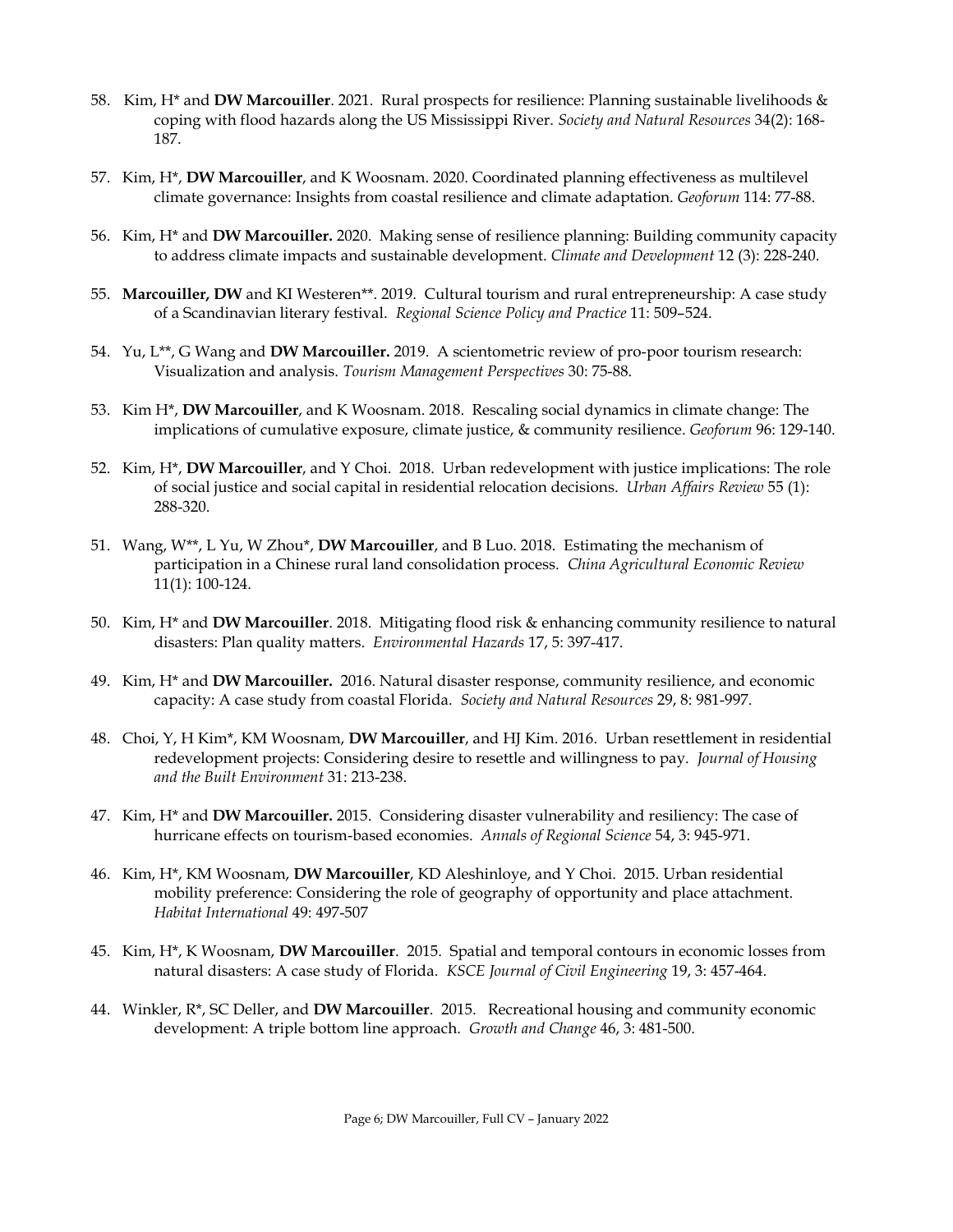- 43. Chi, G\* and **DW Marcouiller.** 2013. In-migration to remote rural regions: The relative impacts of natural amenities and land developability. *Landscape and Urban Planning* 117: 22-31.
- 42. Chi, G\* and **DW Marcouiller.** 2013. Natural amenities and their effects on migration along the urbanrural continuum. *Annals of Regional Science* 50, 3: 861-883.
- 41. Dissart, JC\* , \*\* and **DW Marcouiller**. 2012. Rural tourism production and the experience-scape. *Tourism Analysis* 17: 691-704.
- 40. Chi, G\* and **DW Marcouiller**. 2012. Recreational homes and migration to remote amenity-rich areas. *Journal of Regional Analysis and Policy* 42, 1: 47-60.
- 39. Chi, G\* and **DW Marcouiller**. 2011. Isolating the effect of natural amenities on population change at the local level. *Regional Studies* 45, 4: 491-505.
- 38. **Marcouiller, DW**, J Prey, and I Scott\*. 2009. The regional supply of outdoor recreation resources: Demonstrating the use of location quotients as a management tool. *Journal of Parks and Recreation Administration*. 27, 4: 92-107.
- 37. Chi, G\* and **DW Marcouiller**. 2009. Rethinking the effects of natural amenities on population growth: Part II. *Canadian Journal of Regional Science* 32, 3: 349-360.
- 36. Chi, G\* and **DW Marcouiller**. 2009. Rethinking the effects of natural amenities on population growth: Part I. *Canadian Journal of Regional Science* 32, 3: 331-348.
- 35. **Marcouiller, DW**, I Scott\* and J Prey. 2008. Outdoor recreation planning: A comprehensive approach to understanding use interaction. *CAB Reviews: Perspectives in Agriculture, Veterinary Science, Nutrition and Natural Resources* 3, 90: 1-12.
- 34. **Marcouiller, DW** and X Xia\*\*. 2008. Distribution of income from tourism sensitive employment. *Tourism Economics* 14, 3: 545-565
- 33. Deller, SC, V Lledo, and **DW Marcouiller**. 2008. Modeling regional economic growth with a focus on amenities. *Review of Urban and Regional Studies* 20, 1: 1-21.
- 32. **Marcouiller, D.** 2007. Rural tourism promotion as public policy: Panacea or Pandora's Box? *Journal of Regional Analysis and Policy* 37, 1: 28-31 (Guest Editors – Ed Feser and Andrew Isserman). Reprinted in: *Tourism Planning: Linking Developmental Impacts with Planning and Management*. ICFAI University Press: India.
- 31. Bowe, SA and **DW Marcouiller**. 2007. Natural Resources and the Tourism-Timber Tradeoff: Issues of Regional Dependency and Economic Diversity. *Forest Policy and Economics* 9: 653-670.
- 30. Shaffer, R, S Deller, and **D Marcouiller**. 2006. Rethinking community economics. *Economic Development Quarterly* 20, 1: 59-74.
- 29. **Marcouiller, DW** and J Prey. 2005. The tourism supply linkage: Recreational sites and their related natural amenities. *Journal of Regional Analysis and Policy* 35, 1: 29-39.
- 28. Kim, KK\*, **DW Marcouiller**, and SC Deller. 2005. Natural amenities and rural development: Understanding spatial and distributional attributes. *Growth and Change* 36, 2: 273-297.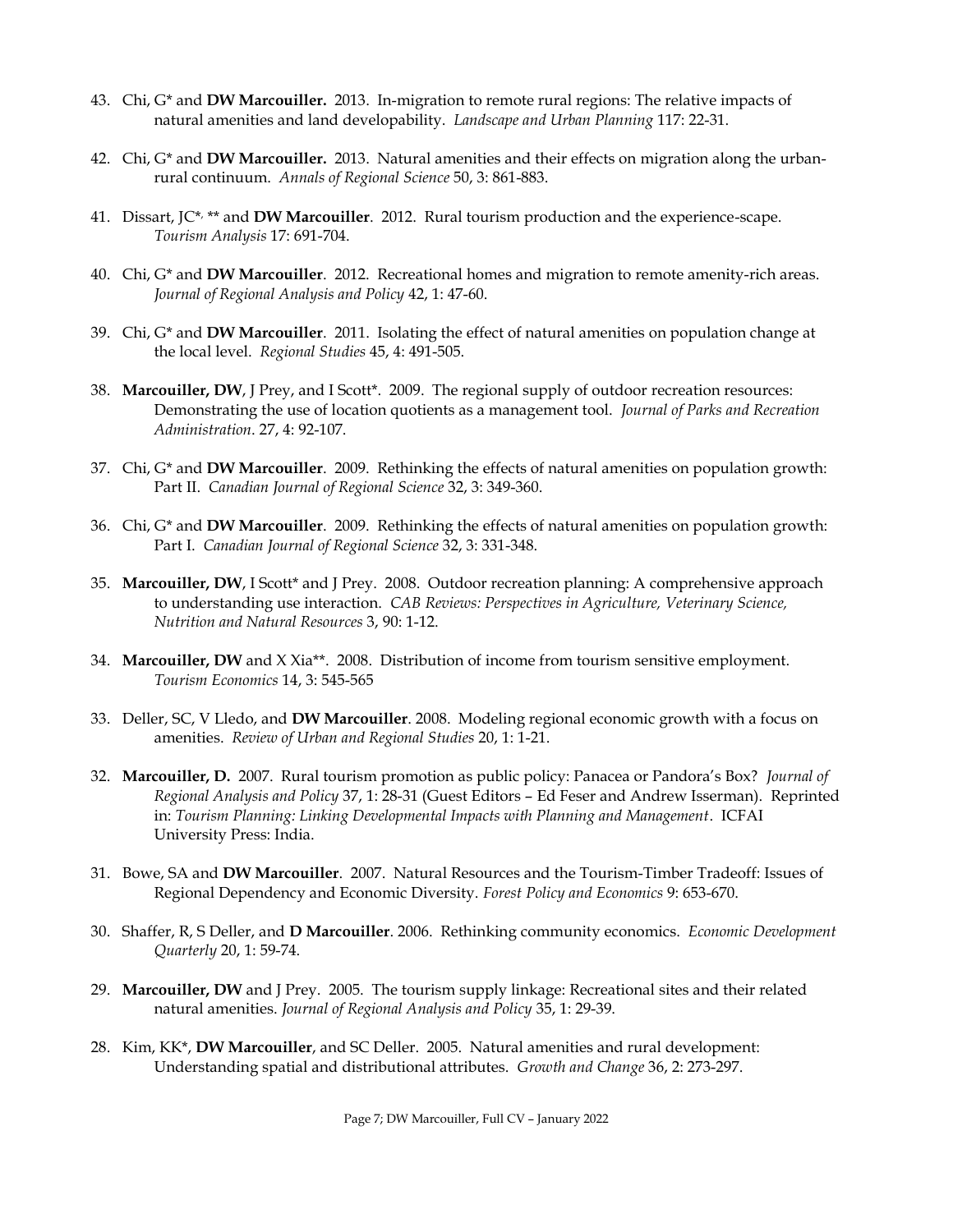- 27. **Marcouiller, DW**, KK Kim\*, and SC Deller. 2004. Natural amenities, tourism, and income distribution. *Annals of Tourism Research* 31: 1031-1050.
- 26. Bowe, SA, **DW Marcouiller**, and MD LaBissoniere\*. 2004. Regional dependence and location of the wood products sector in the Northeastern United States: Unique attributes of an export-based industry. *Wood and Fiber Science* 36, 2: 161-173.
- 25. **Marcouiller, DW**, JG Clendenning\*, and R Kedzior\*. 2002. Natural amenity-led development and rural planning: CPL Bibliography 365. *Journal of Planning Literature* 16, 4: 515-542.
- 24. **Marcouiller, DW** and SC Deller. 2001. Thirty years of regional science in the North American midcontinent: A content analysis of Regional Science Perspectives and the Journal of Regional Analysis and Policy. *Journal of Regional Analysis and Policy* 31, 2: 33-44.
- 23. Deller, SC, TH Tsai, **DW Marcouiller**, and DBK English. 2001. The role of amenities and quality of life in rural economic growth. *American Journal of Agricultural Economics* 83, 2: 352-365.
- 22. English, DBK, **DW Marcouiller**, and HK Cordell. 2000. Linking local amenities with rural tourism incidence: Estimates and effects. *Society and Natural Resources* 13, 1: 185-202.
- 21. Stier, JC, KK Kim\*, and **DW Marcouiller**. 1999. Forest productivity and land ownership in the US Lake States. *Canadian Journal of Forest Research* 29, 6: 1736-1742.
- 20. Leatherman, JC\* and **DW Marcouiller**. 1999. Study area specification in forestry economic impact analysis: modifying county-level secondary data. *Northern Journal of Applied Forestry* 16, 3: 129-136.
- 19. Hartzell, J\* and **DW Marcouiller**. 1999. Economic aspects of professional sports facilities and the planning challenge: CPL Bibliography 355. *Journal of Planning Literature* 14, 1: 131-146.
- 18. Leatherman, JC\* and **DW Marcouiller**. 1999. Moving beyond modeling economic growth: A study of how income is distributed to rural households. *Economic Development Quarterly* 13, 1: 38-45.
- 17. **Marcouiller, DW.** 1998. Environmental resources as latent primary factors of production in tourism: The case of forest-based commercial recreation. *Tourism Economics* 4, 2: 131-145.
- 16. **Marcouiller, DW.** 1997. Toward integrative tourism planning in rural America. *Journal of Planning Literature* 11, 3: 337-357.
- 15. Deller, SC, **DW Marcouiller**, and G Green. 1997. The influence of recreational housing development on local government finances. *Annals of Tourism Research* 24, 3: 687-705.
- 14. Jepson, EJ\*, **DW Marcouiller**, SC Deller. 1997. Incorporating market and nonmarket values into regional planning for rural development (CPL Bibliographies #338/#339/#340). *Journal of Planning Literature* 12, 2: 220-257.
- 13. **Marcouiller, DW.** 1996. Development issues of rural resource-dependent regions. *Journal of Regional Analysis and Policy* 28, 2: 49-51.
- 12. **Marcouiller, DW** and SC Deller. 1996. Natural resource stocks, flows, and regional economic change: Seeing the forest and the trees. *Journal of Regional Analysis and Policy* 28, 2: 95-116.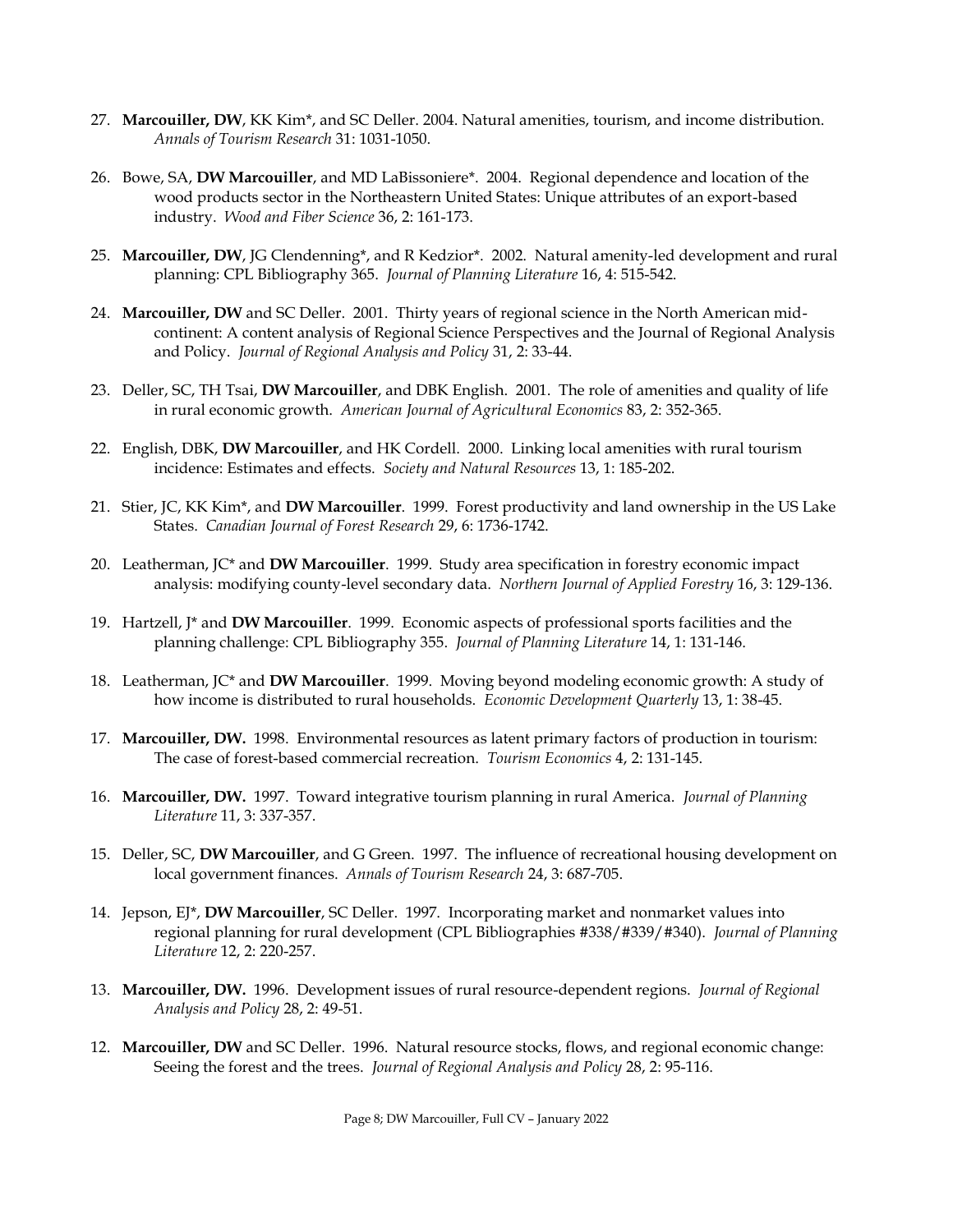- 11. Leatherman, JC\* and **DW Marcouiller**. 1996. Persistent poverty and natural resource dependence: Rural development policy analysis that incorporates income distribution. *Journal of Regional Analysis and Policy* 28, 2: 73-93.
- 10. **Marcouiller, DW,** DK Lewis, and DF Schreiner. 1996. Timber production factor shares by forest tenancy group. *Land Economics* 72, 3: 358-369.
- 9. Green, GP, **DW Marcouiller**, SC Deller, DK Erkkila, and NR Sumathi. 1996. Local dependency, land use attitudes, and economic development: Comparisons between seasonal and permanent residents. *Rural Sociology* 61, 3: 427-445.
- 8. **Marcouiller, DW,** DF Schreiner, and DK Lewis. 1996. The impact of forest land use on regional value added. *Review of Regional Studies* 26, 2: 211-233.
- 7. Leatherman, JC\* and **DW Marcouiller**. 1996. Estimating tourism's share of local income from secondary data sources. *Review of Regional Studies* 26, 3: 317-339.
- 6. Leatherman, JC\* and **DW Marcouiller**. 1996. Income distribution characteristics of rural economic sectors: Implications for local development policy. *Growth and Change* 27, 4: 434-459.
- 5. **Marcouiller, DW**, DF Schreiner, DK Lewis. 1995. The distributive economic impacts of intensive timber production. *Forest Science* 41, 1: 122-139.
- 4. **Marcouiller, DW.** 1995. Tourism planning. Paper 316, *Council of Planning Librarians Bibliography Series*. Chicago, IL: American Planning Association. 37 pages.
- 3. Jepson, EJ\* and **DW Marcouiller**. 1994. Ethnic variation in leisure and recreational interests. Paper 311, *Council of Planning Librarians Bibliography Series*. Chicago, IL: American Planning Association; 24 pp.
- 2. **Marcouiller, DW**, DF Schreiner, DK Lewis. 1993. Constructing a social accounting matrix to assess distributive economic impacts of timber production. *Regional Science Perspectives* 23, 2: 60-90.
- 1. **Marcouiller, DW**, DE Ray, DF Schreiner, DK Lewis. 1992. Estimating economic impacts of programming: A case study from forestry. *Journal of Extension* 30, 3: 20-23.

#### **Book Reviews** (2)

- **Marcouiller, DW.** 2013. Book Review of "The Rural Housing Question" by M Satsangi, N Gallent, and M Bevan (published in 2010 by the Policy Press). *International Journal of Housing Policy* 13, 4: 449-451.
- **Marcouiller, DW.** 2011. Book Review of "Environmental Social Accounting Matrices: Theory and Applications" by P Martinez de Anguita and J Wagner (published in 2010 by Routledge). *Journal of Natural Resources Policy Research* 3, 2: 207-208.

#### **Articles in development** (2):

Petrović, M\*\* and **DW Marcouiller**. 2020ir. Modeling demand for rural tourism: A regional asset-based approach. *Serbian Academy of Sciences Journal.*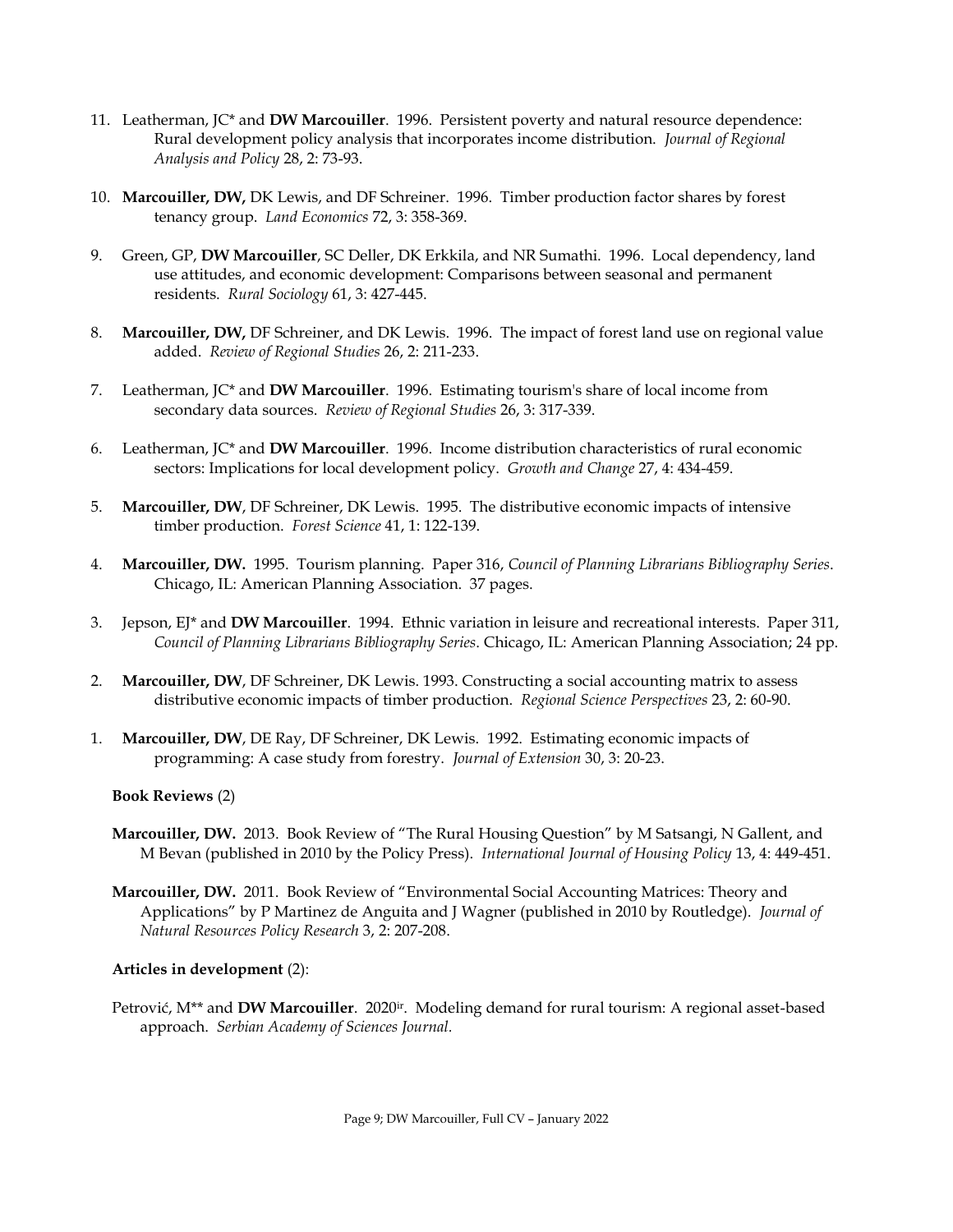- Kim, D\* and **DW Marcouiller** (in-development). Economic trends and income inequality in communities proximate to public lands: A spatiotemporal approach. Target journal: *Regional Studies.*
- D. **Outreach monographs & consultancy reports**; ‡ = professionally edited/reviewed; \* = graduate advisee
	- **Marcouiller, DW**. (in-development). Regional economic impacts of the Menominee Tribal Enterprises forestry and mill operations.
	- Erickson, J, M Habecker, C James, M Krueger, M Kures, C Long, **D Marcouiller**, and J Pinkus. 2021. Potential Economic Effects of the Gateway to the Driftless Trail System: A Case Study Including the Great Sauk, Walking Iron, Wolf Run, and Black Earth Creek Trails in South Central Wisconsin. Applied Research Report 21.1, University of Wisconsin – Madison/Extension. (lead authorship shared).
	- Rynish, P\*, T-L Hsu\*, and **DW Marcouiller**. (in-development). *Ski Hills and Climate Change.* Applied Research Report 18.2, University of Wisconsin – Madison/Extension (lead authorship shared).
	- Glynn, D, T-L Hsu\*, **DW Marcouiller,** and B. Ryan. 2018. *Potential Economic Impacts of a Proposed Whitewater Park: A Market-based Case Study from Stoughton, Wisconsin.* Applied Research Report 18-01, Department of Planning and Landscape Architecture, University of Wisconsin – Madison/Extension (lead authorship shared).
	- ‡ **Marcouiller, DW** 2017. Forest right of way. *Forest Landowner* 76, 5: 22-29.
		- Berard, DS, S Chapin, A Hoogasian\*, T Kane, **DW Marcouiller**, and T Wojciechowski. 2014. *Understanding Active Silent Sports Enthusiasts: A Case Study of Gateway Community Impacts from Northern Wisconsin*. Extension Report 14-01, Department of Urban and Regional Planning, University of Wisconsin - Madison/Extension (lead authorship shared).
	- ‡ Prey, J, **DW Marcouiller**, and D Kim\*. 2013. *Economic Impacts of the Wisconsin State Park System: Connections to Gateway Communities.* PR-487-2013. Madison, WI: Wisc. Dept. of Natural Resources.
	- ‡ Carper, C, J Guth, E Kakde, **DW Marcouiller,** P Ohlrogge, and L Wolfe. 2013. *Motorized Outdoor Recreation and Tourism Development within Trailside Communities.* Monograph G3569. Madison, WI: Board of Regents of the University of Wisconsin System (lead authorship shared).
		- Hokans, R, J Maloney, **DW Marcouiller,** J Mich\*, and T. Wojciechowski. 2013. *The Community Economic Impacts of Interpretive Centers: A Case Study of the Northern Great Lakes Visitor Center. Extension Report* 13-03, Department of Urban and Regional Planning, University of Wisconsin - Madison/Extension (lead authorship shared).
		- Hoogasian, A\*, T Winnett, and **DW Marcouiller**. 2013. *A Country Music Festival and its Local Community Impacts: The Case Study of Country Thunder 2012 and Kenosha County, Wisconsin.* Extension Report 13- 01, Department of Urban and Regional Planning, University of Wisconsin - Madison/Extension.
		- **Marcouiller, D.** 2013. More than 50 years of Planning Education at the University of Wisconsin Madison: A *History of the Department of Urban and Regional Planning*. Madison, WI: University of Wisconsin – Madison. 12 pages.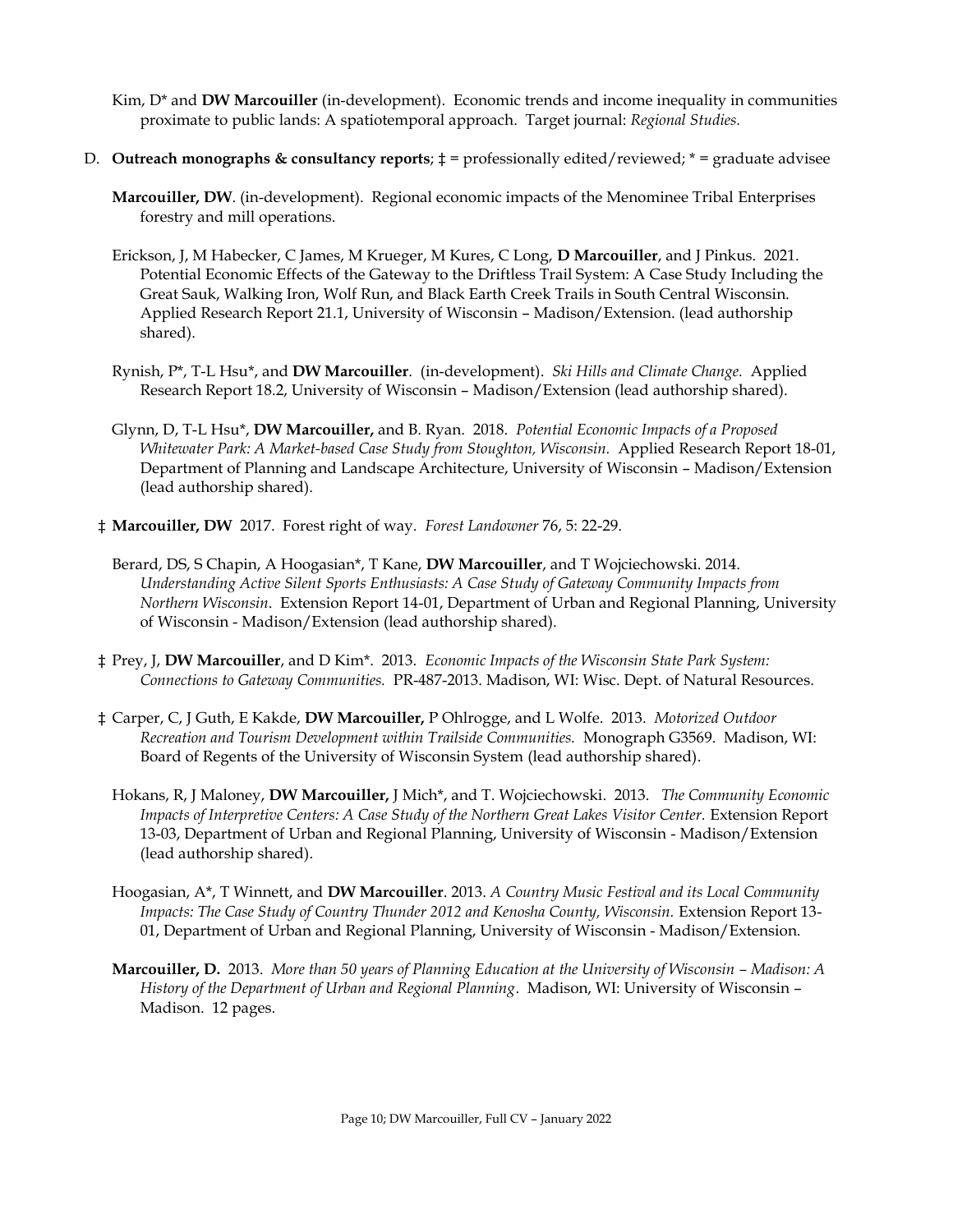- Marcouiller, DW, WF Gartner, and A Chraca. 2013. *Recreational Homes and Planning in Gateway Communities: A Literature Review*. Staff Paper 13-02, Department of Urban and Regional Planning, University of Wisconsin – Madison.
- ‡ Prey, J, **DW Marcouiller**, and A Haines. 2012. *2011-2016 Wisconsin Statewide Comprehensive Outdoor Recreation Plan*. PR-027-2012. Madison, WI: Wisconsin Department of Natural Resources.
	- Donaldson, J.\*, B. Kazmierski, and **D.W. Marcouiller.** 2011. *Local Economic Impacts of Golfing: A Case Study of the Luck Golf Course in Polk County, Wisconsin.* Extension Report 11-01, Department of Urban and Regional Planning, University of Wisconsin - Madison/Extension.
- ‡ Kazmierski, B, M Kornmann, **DW Marcouiller,** and J Prey. 2009. *Trails and Their Gateway Communities: A Case Study of Recreational Use Compatibility and Economic Impacts*. Extension Monograph 3880. Madison, WI: Board of Regents of the University of Wisconsin System (lead authorship shared).
	- Clements, J\* and **DW Marcouiller**. 2008. *Regional Economic Impacts of the Menominee Tribal Enterprises Forestry and Mill Operations.* Extension Report 08-02, Department of Urban and Regional Planning, University of Wisconsin - Madison/Extension.
	- Brown, L\*, M Skwarczek P Malone, and **D Marcouiller**, 2007. *Grapes and Wine as Rural Development Opportunities in Wisconsin: The Economic Impacts of Viticulture, Wine Processing, and Wine Retailing to Communities Across the State*. Extension Report 07-02, Department of Urban and Regional Planning, University of Wisconsin - Madison/Extension.
	- **Marcouiller, DW**, P Schmalz, and W Sierchula\*. 2007. *Tournament Angling in Wisconsin: Estimating Economic Impacts for Host Communities.* Extension Report 07-01, Department of Urban and Regional Planning, University of Wiscosnin - Madison/Extension.
	- Hass, E, N Dixon, B Ryan, and **DW Marcouiller**. 2006. *A Proposed Bicycle and Horse Trail from Spring Valley to Elmwood, WI: The Extent and Impact of Visitor Expenditures*. Extension Report 06-01, Department of Urban and Regional Planning, University of Wisconsin – Madison/Extension.
	- **Marcouiller, DW** and J Prey. 2005. *Providing Opportunities for Outdoor Recreation: Standardizing Countylevel Supply Elements as a Component of the 2005-2010 Wisconsin SCORP*. Working Paper 05-1, Department of Urban and Regional Planning, University of Wisconsin – Madison.
	- **Marcouiller, DW** I Scott\*, and J Prey. 2005. *Addressing Recreation Conflict: Providing a Conceptual Basis for Management.* Working Paper 05-2, Department of Urban and Regional Planning, University of Wisconsin - Madison.
	- **Marcouiller, DW**, S Hamilton, and P Schmaltz. 2005. *Economic and Demographic Characteristics of the Bassmaster 50 Elite Tournament on Lake Wissota*. Wisconsin Department of Tourism Staff Paper. Madison, WI.
	- **Marcouiller, D**, E Goodman\*, S Fox\*, and D Scheler. 2004. *Travel and Tourism Employment in Wisconsin: Moving Beyond Aggregate Estimates and Conventional Wisdom*. Staff Paper 04-2. Madison, WI: Department of Urban and Regional Planning, University of Wisconsin – Madison.
	- **Marcouiller, D**, S Bowe, and JC Dissart\*. 2004. *Forests and Rural Economic Development in the Northeastern United States*. Staff Paper 04-1. Madison, WI: Department of Urban and Regional Planning, University of Wisconsin - Madison.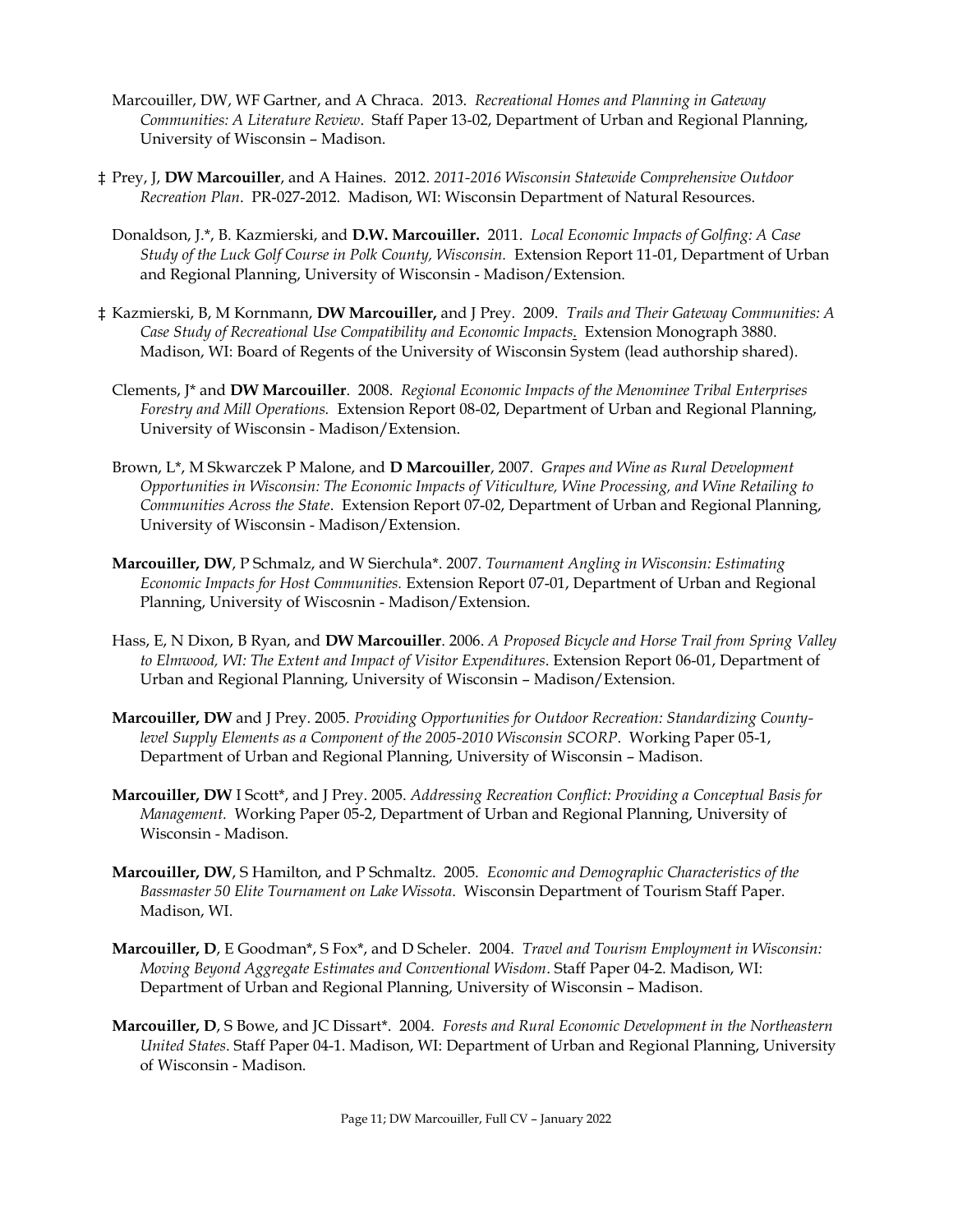- ‡ **Marcouiller, DW** 2003. Valuing water resources: An elusive but critical input into public decisionmaking. *Transactions* 90: 119-142.
- ‡ **Marcouiller, DW** 2003. Water economics: The dismal art of valuing common-pool resources. *Lakeline* 23, 3: 14-17.
	- **Marcouiller, D**, E Hass, and P Herreid\*. 2003. *The In-Fishermen Walleye Tournament: A Study of Economic Impacts in Pierce County and the Surrounding Lake Pepin Region*. Extension Report 03-3, Department of Urban and Regional Planning, University of Wisconsin - Madison/Extension. 20 pp.
	- **Marcouiller, DW**, P Herreid\*, and J Prey. 2003. *Standardizing County-level Recreation Supply Components*. Working Paper 03-2, Department of Urban and Regional Planning, University of Wisconsin – Madison.
	- Roback, P and **DW Marcouiller**. 2003. *Economic Impacts of the Port Washington Maritime Heritage Center: A Study of Projected Impacts.* Staff Paper 03-01, Center for Community Economic Development, Madison, WI.
	- Zeman, AR\*, M Koles\*, and **DW Marcouiller**. 2003. *Ensuring Open Space: An Assessment of Factors that Explain State-sponsored Land Protection Programs.* Extension Report 03-01, Department of Urban and Regional Planning, University of Wisconsin – Madison.
- ‡ **Marcouiller, D**, E Olson\*, and J Prey. 2002. *State Parks and Their Gateway Communities: Development and Recreation Planning Issues in Wisconsin*. Monograph G3987. Madison, WI: Board of Regents of the University of Wisconsin System.
	- **Marcouiller, DW**, A Anderson, and L Hewitt\*. 2001. *Outdoor Recreation, Community Development, and Change through Time: A Replicated Study of Canoeing and Trout Angling in Southwestern Wisconsin.* Staff Paper 00-2, Center for Community Economic Development, UW - Madison/Extension, Madison, WI. 85 pages.
	- **Marcouiller, DW** and E Olson\*. 2001. *State-owned Recreational Sites and Their Surrounding Communities: An Assessment of Rural Development Impacts*. Staff Paper 00-2, Center for Community Economic Development, UW-Madison/Extension, Madison, WI. 67 pages.
- ‡ **Marcouiller, DW** and JC Stier. 2000. Modeling the regional economic aspects of forest management alternatives. In: Vasievich, M. (ed.). *Proceedings of the 7th Symposium on Systems Analysis of Forest Resources*. USDA Forest Service General Technical Report NC-205; pp. 411-427.
- ‡ **Marcouiller, DW**, T Mace, and T Watkins. 1999. *Wisconsin's Northern State Forest Assessments: Socioeconomics for the NHAL State Forest Region*. PUB-FR-138a 99, WDNR, Madison, WI. 43 pages.
- ‡ **Marcouiller, DW** and T Mace. 1999. *Forests and Regional Development: Economic Impacts of Woodland Use for Recreation and Timber in Wisconsin*. Monograph G3694. Madison, WI: Board of Regents of the University of Wisconsin System. 43 pages.
	- **Marcouiller, DW**, SC Deller, J Moskal, and S Grabow. 1999. *Assessing Potential Economic and Ecological Impacts of Removing the Indianford Dam*. Staff Paper 99.3 - Center for Community Economic Development, University of Wisconsin - Extension, Madison, WI. 68 pages.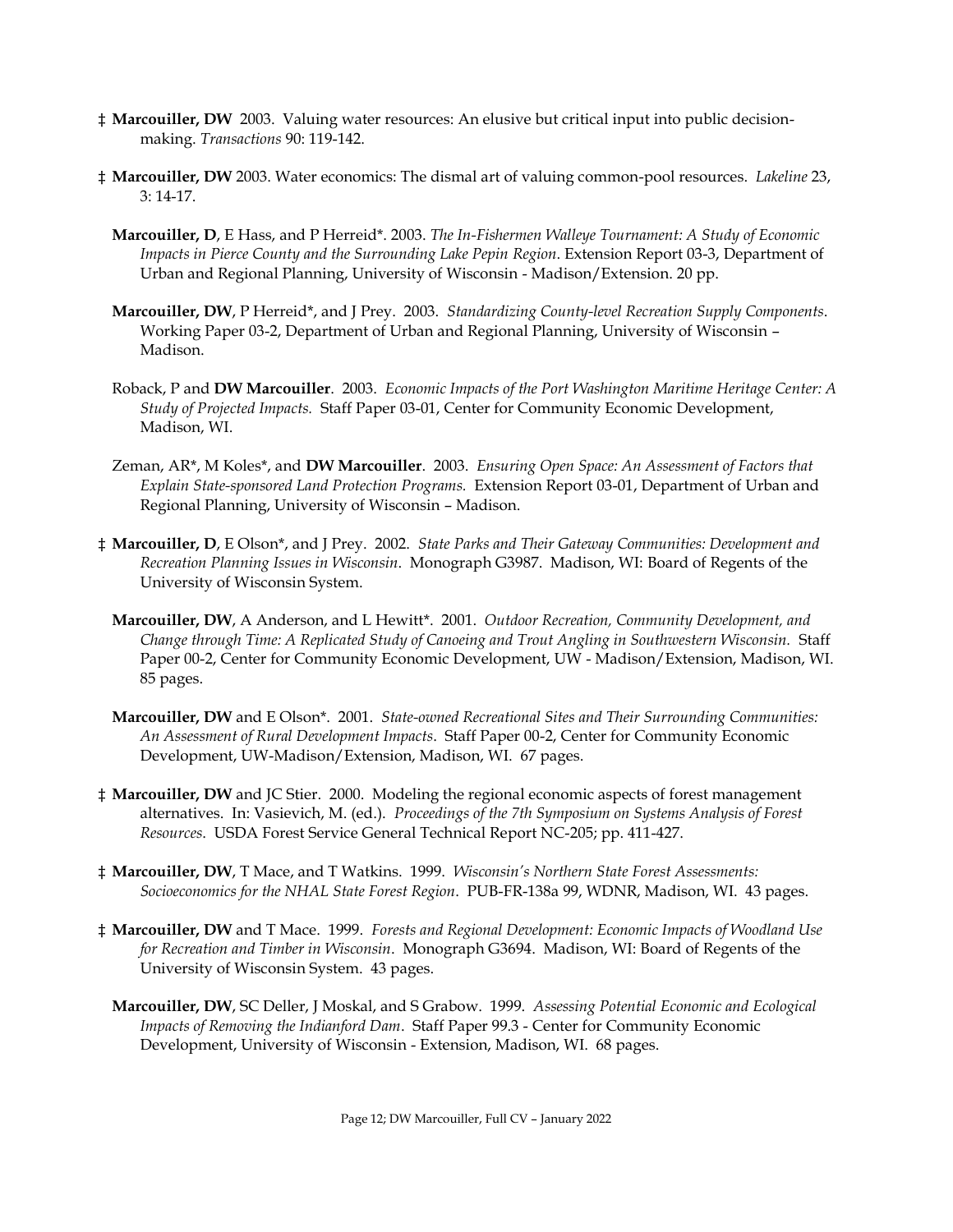- ‡ Olson, E\*, **DW Marcouiller**, and J Prey. 1999. *Recreational User Groups and their Leisure Characteristics: Analysis for the Statewide Comprehensive Outdoor Recreation Planning (SCORP) Process*. PR447 - WDNR, Madison, WI and Staff Paper 98.4 - Center for Community Economic Development, University of Wisconsin - Extension, Madison, WI. 74 pages.
	- **Marcouiller, DW** and T Mace. 1998. *Forest-based Recreation and Timber Production in the Northwoods: A Resource Planning Assessment with Specific Reference to the Northern Highlands - American Legion State Forest (NHAL-SF).* Staff Paper 98.3; Department of Urban and Regional Planning, UW-Madison/Extension, Madison, WI. 52 pages.
	- Ford, J and **DW Marcouiller**. 1998. *The Wisconsin Maritime Museum in Manitowoc: A Study of the Economic Impacts Resulting from Expansion*. Extension Report 98.2, Department of Urban and Regional Planning, University of Wisconsin - Madison, Madison, WI. 15 pages.
	- Haines, A, **DW Marcouiller**, NR Sumathi, and A Anderson. 1997. *Regional Economic Impact Assessments: An Annotated Bibliography of Selected Wisconsin Studies*. Staff Paper Number 97.3; Center for Community Economic Analysis, UW-Extension, Madison, WI.
	- Hanken, J and **DW Marcouiller**. 1997. *Economic Impacts of the Kenosha Automobile Museum: A Study of Projected Effects.* Staff Paper 97.5. Community for Economic Development, University of Wisconsin - Extension, Madison, WI. 11 pages.
	- Wilson, T, **DW Marcouiller**, and T Sutphin\*. 1997. *Trends in the East-Central Wisconsin Tourism Industry: An Analysis of Activity in Four Tourism-related Sectors*. Staff Paper 96.5, Center for Community for Economic Development, University of Wisconsin - Extension, Madison, WI. 16 pages.
- ‡ **Marcouiller, DW** and JC Stier. 1997. Income distribution and alternative forest management regimes: A case study from the U.S. Lake States. Invited paper presented at the XI World Forestry Congress, October 13 - 22, 1997, Antalya, Turkey. In: *Policies, Institutions and Means for Sustainable Forestry Development*. Proceedings of the XI World Forestry Congress. UN-FAO and IUFRO Technical Report, Ankara, Turkey, p.289; 11-page paper.
- ‡ **Marcouiller, DW**, G Green, S Deller, NR Sumathi, and D Erkkila. 1996. *Recreational Homes and Regional Development: A Case Study from the Upper Great Lake States*. Monograph G3651. Madison, WI: University of Wisconsin - System: Board of Regents. 31 pages.
	- **Marcouiller, DW** and JC Stier. 1996. *Forest Management Alternatives and Income Distribution in the Lake States*. Staff Paper Series #48, Department of Forestry, University of Wisconsin - Madison. 26 pp.
	- Preissing, J, **D Marcouiller**, G Green, S Deller, and NR Sumathi. 1996. *Recreational Homes and Regional Development: A Comparison of Two Northern Wisconsin Counties*. Staff Paper 96.4, Center for Community Economic Development, University of Wisconsin - Extension, Madison, WI. 29 pp.
	- Hamilton, SM, **DW Marcouiller**, and WC Norman. 1996. *The Merrimac Ferry: A Study of Rider Behavior and Attitudes*. Staff Paper 96.1, Center for Community Economic Development, University of Wisconsin - Extension, Madison, WI. 32 pages.
	- **Marcouiller, DW.** 1995. *Towards Integrative Tourism Planning: Historical Perspectives on Sustainable Tourism Development*. Extension Report 95.4, University of Wisconsin - Madison, Department of Urban and Regional Planning, Madison, WI. 77 pages.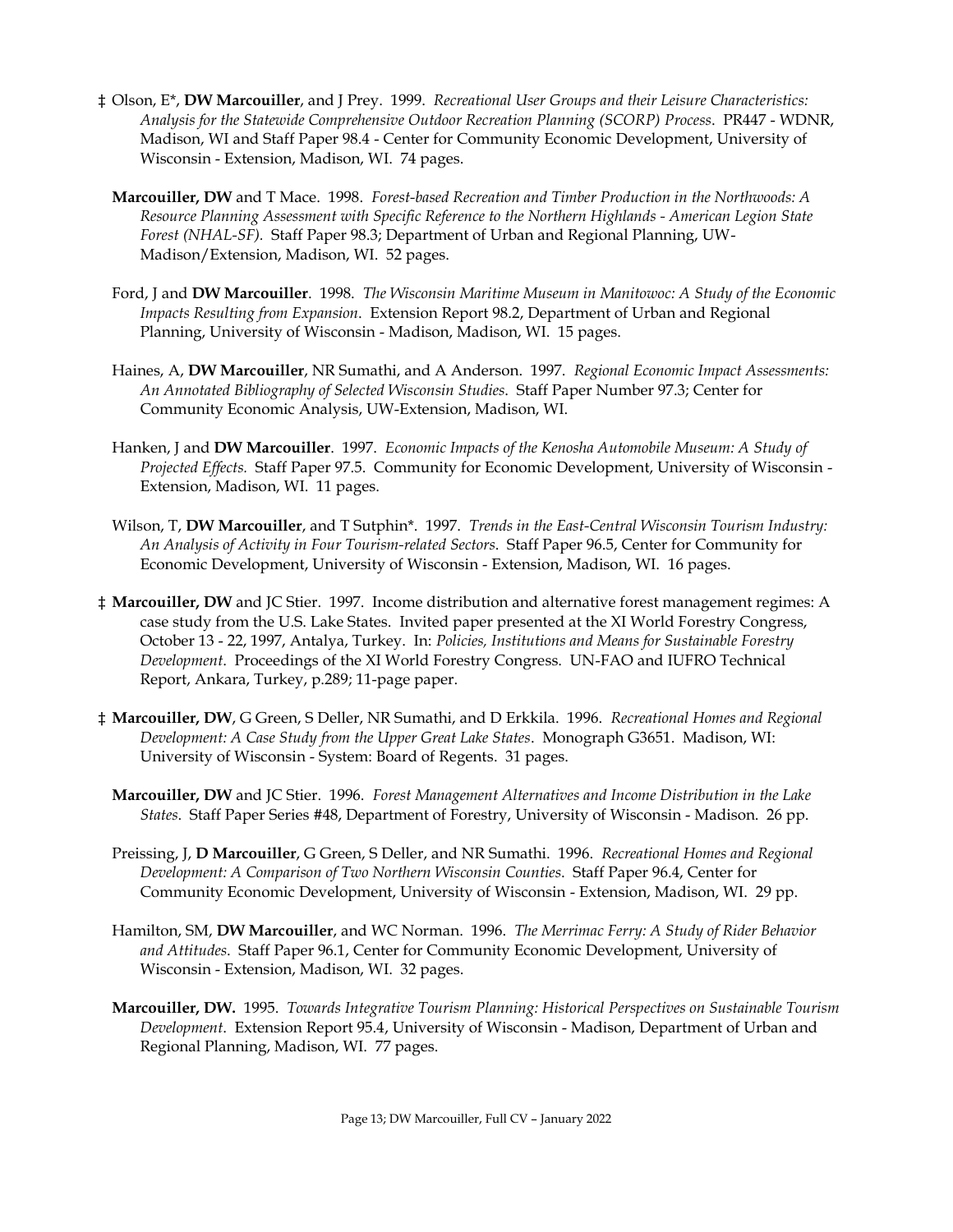- **Marcouiller, DW**, A Anderson and WC Norman. 1995. *Trout Angling and Implications for Regional Development: A Case Study of Southwestern Wisconsin*. Staff Paper 95.3, Center for Community Economic Development, University of Wisconsin - Extension, Madison, WI. 68 pages.
- **Marcouiller, DW**, J Preissing, and J Alpi. 1995. *Regional Economic Impacts of the Crex Meadows Wildlife Refuge*. Staff Paper 95.4. Tourism Research and Resource Center, University of Wisconsin - Extension, Madison, WI. 19 pages.
- **Marcouiller, DW** and J Alpi. 1995. *Using County Sales Tax to Identify Tourism Trends: Selected Wisconsin Counties.* Extension Report 95.1, Tourism Research and Resource Center, University of Wisconsin - Extension, Madison, WI. 51 pages.
- **Marcouiller, DW**, S Hamilton, and C Jobe. 1995. *Farm Progress Days 1994: Economic and Educational Impacts*. Staff Paper 95.1, Tourism Research and Resource Center, University of Wisconsin - Extension, Madison, WI. 25 pages.
- Norman, WC, **DW Marcouiller**, and S Hamilton. 1995. *A Profile of Visitors to the 1994 Dane County Fair.* Staff Paper, Tourism Research and Resource Center, University of Wisconsin - Extension, Madison, WI. 34 pages.
- Norman, WC, S Hamilton, and **DW Marcouiller**. 1995. *A Profile of Visitors to the EAA Air Adventure Museum*. Staff Paper 95.4, Tourism Research and Resource Center, University of Wisconsin - Extension, Madison, WI. 24 pages.
- **Marcouiller, DW.** 1994. *Economic Impact of the Wisconsin Maritime Museum*. Staff Paper 94.2, Tourism Research and Resource Center, University of Wisconsin - Extension, Madison, WI. 13 pages.
- **Marcouiller, DW.** 1994. *Tourism-related Labor Returns in Northern Wisconsin*. Staff Paper 94.1, Tourism Research and Resource Center, UW - Extension, Madison, WI. 18 pages.
- Norman, WC and **D Marcouiller**. 1994. *Expenditure Patterns of School of the Arts at Rhinelander Participants*. Staff Paper 94.14, Tourism Research and Resource Center, University of Wisconsin - Extension, Madison, WI. 8 pages.
- Norman, WC, **DW Marcouiller**, and S Hamilton. 1994. *A Profile of Visitors to the Wisconsin State Fair: Final Report*. Staff Paper 94.6, Tourism Research and Resource Center, University of Wisconsin - Extension, Madison, WI. 55 pages.
- Norman, WC, S Hamilton, and **DW Marcouiller**. 1994. *A Profile of Visitors to the 1993 Experimental Aircraft Association Convention*. Staff Paper 94.12, Tourism Research and Resource Center, University of Wisconsin - Extension, Madison, WI. 89 pages.
- Van Koningsveld, R, WC Norman, and **DW Marcouiller**. 1994. *Eagle Watchers along the Wisconsin River: Survey Results from the Winter of 1993-1994*. Staff Paper 94.3, Tourism Research and Resource Center, University of Wisconsin - Extension, Madison, WI. 22 pages.
- Deller, SC, NR Sumathi, and **DW Marcouiller**. 1993. *Regional Economic Models for the State of Wisconsin: An Application of the Micro-IMPLAN Modeling System*. Staff Paper 93.6, Ctr. for Community Economic Development, Univ. of Wisconsin - Extension, Madison, WI. 38 pages.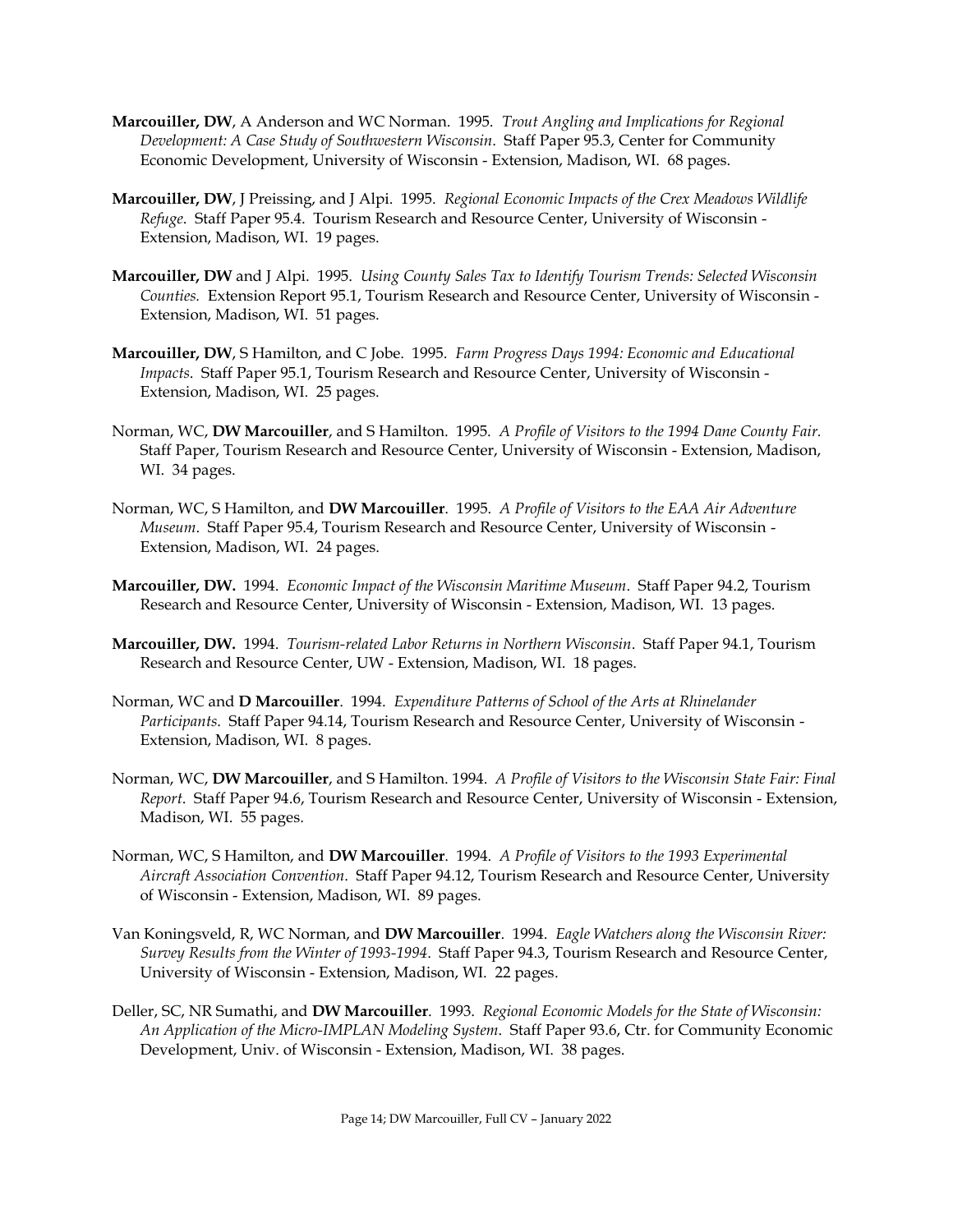- ‡ **Marcouiller, DW**, A Stoecker, and H Mapp. 1992. Use of Simulation and Asset Replacement Theory to Evaluate Thinning Strategies in Forest Plantations. Abstract in: *Journal of Agricultural and Applied Economics* 25, 1: 294; 17 page paper.
	- **Marcouiller, DW** and DK Lewis. 1992. *Development and Use of a Supply-Determined Social Accounting Matrix to Evaluate Economic Impacts of Forest Productivity on Distribution of Regional Factor Income: An Annotated Bibliography*. Working Staff Paper ERP-WPS 2, Department of Forestry, Oklahoma State University, Stillwater, OK. 38 pages.
- ‡ **Marcouiller, DW**, DE Ray, DF Schreiner, DK Lewis. 1991. On Estimating the Regional Economic Development Impacts of Extension Programming. Abstract in: *Southern Journal of Agricultural Economics* 23, 1: 268.
- ‡ **Marcouiller, D.W.**, P. McDowell, D. Walters and S. Anderson. 1991. *The Use of Wood as a Residential Heating Fuel: Status of Current Consumption in Oklahoma*. FER - 4, Division of Agricultural Sciences and Natural Resources, Oklahoma State University, Stillwater, OK. 18 pages.
	- **Marcouiller, DW** and S Anderson. 1991. Availability and marketing of Christmas trees in Oklahoma. In: *Proceedings 10th Annual Oklahoma Horticultural Industries Meeting*, Jan 4-5, 1991; Tulsa, OK. 150-54.
	- **Marcouiller, DW** and S Anderson. 1990. Christmas trees in Oklahoma: Results of a grower survey. In: *Proceedings of the 9th Annual Oklahoma Horticultural Industries Meeting*, January 5-6, 1990; Tulsa, OK. 90-94.
	- **Marcouiller, DW** and PV Ellefson. 1987. *Forest Land Use and Management Conflicts: A Review and Evaluation of Approaches for Management.* Technical Staff Paper No. 73, Minnesota Agricultural Experiment Station, St. Paul, MN. 86 pages.
- **E. Extension factsheets for public audiences** (41);  $\yen =$  professionally edited  $* =$  former graduate advisee
	- ¥ **Marcouiller, DW** and multi-state team. 2013. Development implications of recreational homes. UWEX Publications, Madison, WI. 6 pages.
	- ¥ **Marcouiller, DW** and multi-state team. 2013. Recreational homes and local government finance. UWEX Publications Madison, WI. 4 pages.
	- ¥ **Marcouiller, DW** and multi-state team. 2013. Recreational homes and local demographic change. UWEX Publications Madison, WI. 4 pages.
	- ¥ Carper, C, J Guth, E Kakde, **D Marcouiller**, P Ohlrogge, and L Wolfe. 2012. Cheese Country Trail: User Characteristics. UWEX Publications, Madison, WI. 2 pages.
	- ¥ Carper, C, J Guth, E Kakde, **D Marcouiller**, P Ohlrogge, and L Wolfe. 2012. Cheese Country Trail: Economic impacts. UWEX Publications, Madison, WI. 2 pages.
	- ¥ Carper, C, J Guth, E Kakde, **D Marcouiller**, P Ohlrogge, and L Wolfe. 2012. Cheese Country Trail: Future Directions. UWEX Publications, Madison, WI. 2 pages.
		- Foster, T\* and **D Marcouiller**. 2010. Recreational homes and destination regions. Department of Urban and Regional Planning, University of Wisconsin – Madison/Extension. 4 pages.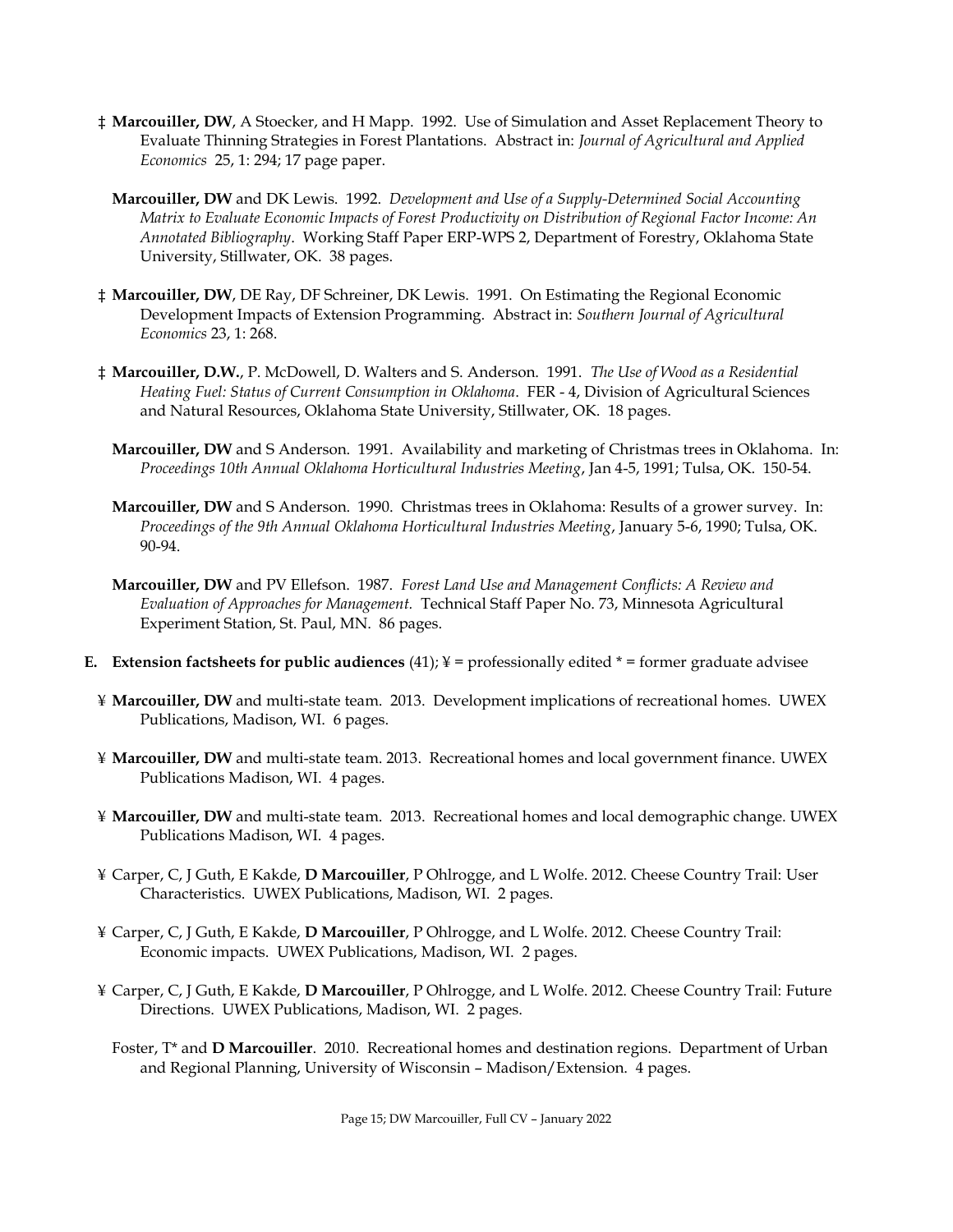- **Marcouiller, D** 2003. State parks and the economic impacts of their visitors. *Community Economics,* Number 317, University of Wisconsin – Madison/Extension. 2 pages.
- ¥ Anderson, A, L Hewitt\*, and **D Marcouiller**. 2001. Canoeing and angling in Southwestern Wisconsin: A look at recreation and community change over time. Madison, WI: Board of Regents of the University of Wisconsin System. 8 pages.
	- **Marcouiller, DW** 1999. Alternative forest uses and resource-dependent communities: Is the glass half empty or half-full? *Community Economics,* Number 271, Department of Agricultural Economics, University of Wisconsin - Madison, Cooperative Extension Service. 2 pages.
- ¥ **Marcouiller, D** and S Coggins\*. 1999. The economic value of water: An introduction. Publication G3698 - 1, University of Wisconsin - System Board of Regents, Madison, WI. 6 pages.
- ¥ **Marcouiller, D** and S Coggins\*. 1999. How does the market value water resources? Publication G3698 2, University of Wisconsin - System Board of Regents, Madison, WI. 8 pages.
- ¥ **Marcouiller, D** and S Coggins\*. 1999. Water: Issues of property rights. Publication G3698 3, University of Wisconsin - System Board of Regents, Madison, WI (in-press.) 6 pages.
- **Marcouiller, D** and G Green. 1997. Economic development and land use: Different strokes for different folks. *Community Economics*, Number 246, Department of Agricultural Economics, University of Wisconsin - Madison, Cooperative Extension Service. 2 pages.
- ¥ **Marcouiller, DW** and A Anderson. 1996. Trout Angling and Regional Development. At Work in the Kickapoo factsheet series, University of Wisconsin - Madison, College of Agricultural and Life Sciences, Madison, WI. 6 pages.
	- **Marcouiller, DW** and study team. 1996. At Work in Florence County: Commercial Recreation. Report 96.2, Center for Community Economic Development, UWEX, Madison, WI. 6 pages.
	- **Marcouiller, DW** and study team. 1996. At Work in Florence County: The Public Sector. Report 96.3, Center for Community Economic Development, UWEX, Madison, WI. 4 pages.
	- **Marcouiller, DW** and study team. 1996. At Work in Florence County: Timber and Wood Processing. Report 96.1, Center for Community Economic Development, UWEX, Madison, WI. 8 pages.
	- **Marcouiller, DW** 1996. Rural Public Services and the Eyes of the Beholder: The Case of Recreational Homeowners and Residents. *Community Economics*, Number 233, Department of Agricultural and Applied Economics, University of Wisconsin - Madison, Cooperative Extension Service. 2 pages.
	- **Marcouiller, DW**, S Deller, and G Green. 1995. Expenditures of Recreational Homeowners in Wisconsin. Tourism Reports, Number 95.1, Tourism Research and Resource Center, UWEX, Madison, WI. 4 pages.
	- **Marcouiller, DW** 1995. The Community Impacts of Festivals and Events. *Community Economics*, Number 222, Department of Agricultural Economics, University of Wisconsin - Madison, Cooperative Extension Service. 2 pages.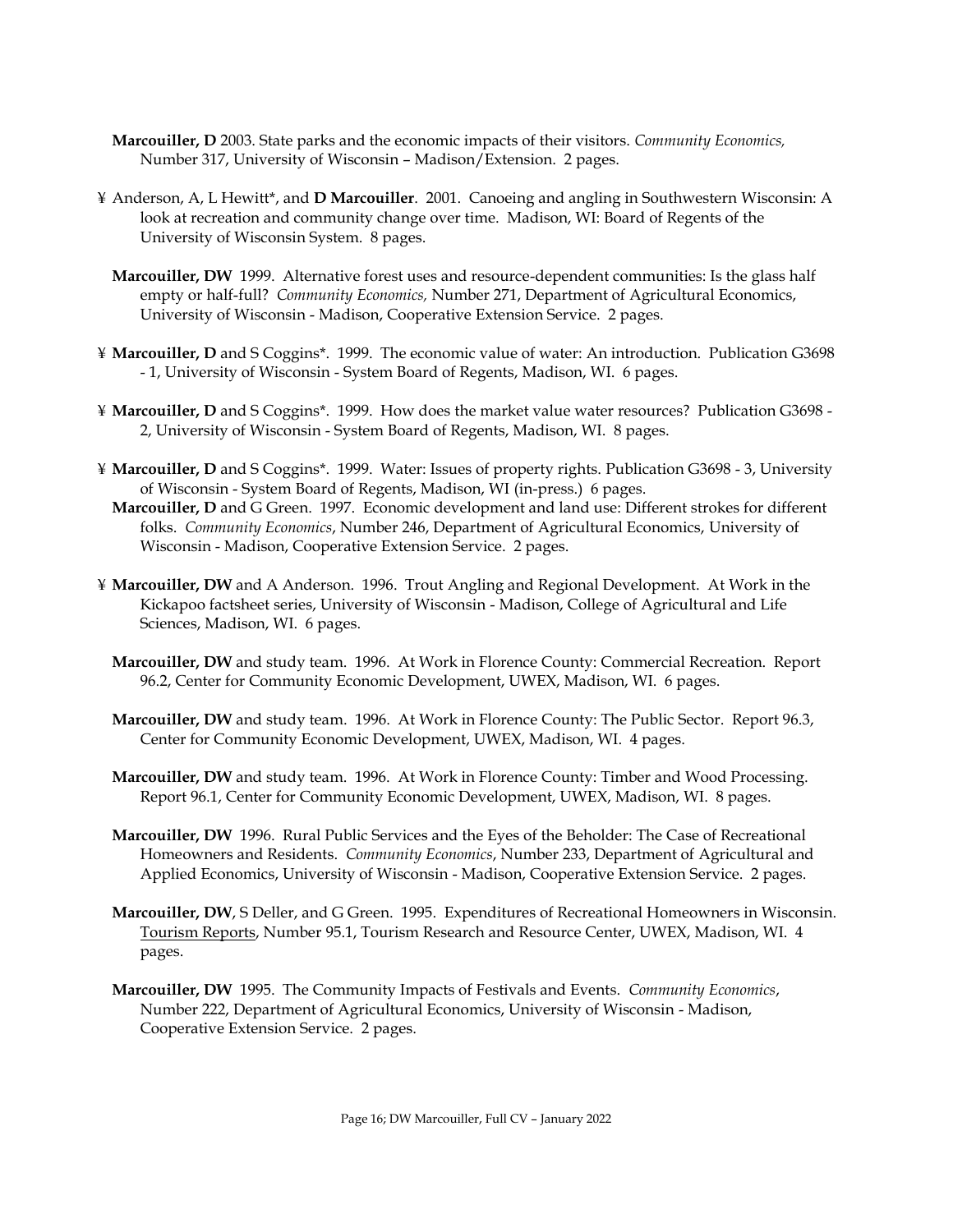- Norman, WC, **D Marcouiller**, and S Hamilton. 1995. A Profile of Visitors to the 1994 Wisconsin State Fair (popular version of full report). Tourism Research and Resource Center, Madison, WI. 20 pages.
- ¥ Norman, WC, S Hamilton, and **D Marcouiller**. 1994. A Profile of Visitors to the 1993 Experimental Aircraft Association Convention (popular version of full report). Tourism Research and Resource Center, Madison, WI. 13 pages.
	- **Marcouiller, DW** 1993. Economic Impacts of Tourism: Where do Travelers' Expenditures Go? Occasional Notes 93.2, Tourism Research and Resource Center, UWEX, Madison, WI. 2 pages.
	- **Marcouiller, DW** and SC Deller. 1993. Recreational Housing Trends. Occasional Notes 93.1, Tourism Research and Resource Center, UWEX, Madison, WI. 2 pages.
- ¥ Clouber, C, D Lewis, and **D Marcouiller**. 1992. Oklahoma's Forest Resources. Oklahoma State University Forest Economics Program, Stillwater, OK. 10 pages.
- ¥ Wittwer, RF, **DW Marcouiller**, C Barden, S Anderson. 1991. Growing Oak Trees from Seed. OSU Extension Facts No. 5031, Oklahoma Cooperative Extension Service, Stillwater, OK. 6 pages.
- ¥ Tauer, CG, **DW Marcouiller**, G Huffman, S Anderson. 1991. Tree Improvement in Oklahoma Woodlands. OSU Extension Facts No. 5030, Okla. Coop. Extension Service, Stillwater, OK. 4 pages.
- ¥ Anderson, S and **DW Marcouiller**. 1991. Introduction to Growing Christmas Trees. OSU Extension Facts No. 5020., Oklahoma Cooperative Extension Service, Stillwater, OK. 6 pages.
- ¥ **Marcouiller, DW**, P Lewis, S Anderson. 1990. Cutting Firewood Safely. OSU Extension Facts No. 9431, Oklahoma Cooperative Extension Service, Stillwater, OK. 6 pages.
- ¥ **Marcouiller, DW**, P Lewis, S Anderson. 1990. Safe Chainsaw Operation. OSU Extension Facts No. 9430, Oklahoma Cooperative Extension Service, Stillwater, OK. 4 pages.
- ¥ Anderson, S and **DW Marcouiller**. 1990. Growing Shiitake Mushrooms. OSU Extension Facts No. 5029, Oklahoma Cooperative Extension Service, Stillwater, OK. 6 pages.
- ¥ Wittwer, RF, **DW Marcouiller**, S Anderson. 1990. Even and Uneven-Aged Forest Management. OSU Extension Facts No. 5028, Oklahoma Cooperative Extension Service, Stillwater, OK. 6 pages.
- ¥ Anderson, S and **DW Marcouiller**. 1990. Early Protection and Care for Planted Seedlings. OSU Extension Facts No. 5025, Oklahoma Cooperative Extension Service, Stillwater, OK. 6 pages.
- ¥ Anderson, S and **DW Marcouiller**. 1990. Tree Seedling Availability, Planting, and Initial Care. OSU Extension Facts No. 5024, Oklahoma Cooperative Extension Service, Stillwater, OK. 6 pages.
- ¥ Anderson, S and **DW Marcouiller**. 1990. Tree Planting Objectives and the Seedling Selection Process. OSU Extension Facts No. 5023, Oklahoma Cooperative Extension Service, Stillwater, OK. 4 pages.
- ¥ **Marcouiller, DW** and S Anderson. 1989. Managing Your Woodlot for Firewood. OSU Extension Facts No. 9439, Oklahoma Cooperative Extension Service, Stillwater, OK. 4 pages.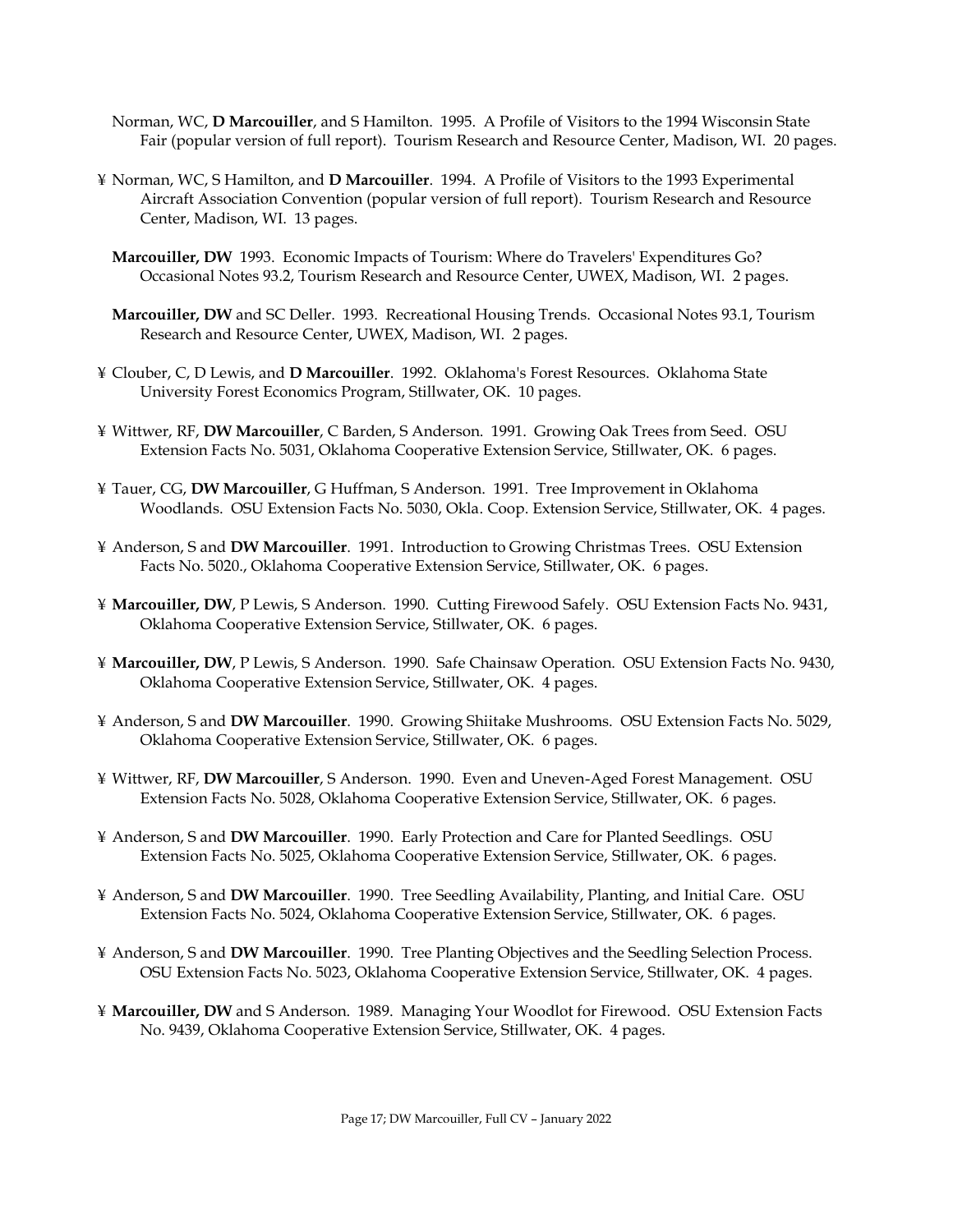- ¥ **Marcouiller, DW** and S Anderson. 1989. Firewood How to Obtain, Measure, Season, and Burn. OSU Extension Facts No. 9440, Oklahoma Cooperative Extension Service, Stillwater, OK. 6 pages.
- ¥ Anderson, S and **DW Marcouiller**. 1989. Fertilization of Christmas Trees in Oklahoma. OSU Extension Facts No. 5027, Oklahoma Cooperative Extension Service, Stillwater, OK. 2 pages.
	- Baughman, M and **D Marcouiller**. 1987. Financial Analysis of Tree Planting Under the Conservation Reserve Program in Minnesota. Minnesota Extension Service Report, St. Paul, MN. 12 pages.
- **F. Funded research - title and source** (total nominal \$1.45 million over 28 years)
	- *Dane County Hazard Mitigation Planning*. Funded by Dane County using Federal Emergency Management Agency funds.
	- *Curricular Assessment*. Funded by the Office of the Vice Provost, University of Wisconsin Madison; University Assessment Project.
	- *Recreational homes, gateway communities, and rural development*. Funded by the North Central Regional Center for Rural Development, Michigan State University, using funds provided by the USDA.
	- *Economic impact of the Wisconsin State Parks and Trails System*. Funded by the Wisconsin Department of Natural Resources, Bureau of Parks and Recreation.
	- *2011-2016 Wisconsin Statewide Comprehensive Outdoor Recreation Plan*. Three applied research elements including (1) Outdoor Recreation and Public Health, (2) Evaluation of Urban Park and Greenway Open Spaces, and (3) Goals and Objectives in Outdoor Recreation Planning. Funded using Federal (USDI) LWCN Funds administered by the WDNR, Bureau of Parks and Recreation.
	- *Motorized use trails and their gateway communities: A case study of the Cheese Country Trail*. Funded by the Southwest Wisconsin Regional Planning Commission and local RC&D agencies. Collaborative applied research with county UWEX educators and local stakeholders.
	- *Understanding active silent sports enthusiasts: A case study of gateway community impacts from northern Wisconsin*. Funded by UWEX CNRED Team Funds and grants from a host of local non-profit groups. Collaborative applied research with county UWEX educators and local stakeholders.
	- *2005-2010 Statewide Comprehensive Outdoor Recreation Planning (SCORP): Supply of recreational sites and natural amenities in Wisconsin* AND *Assessing alternative capacity indices*. Funded using Federal (USDI) LWCN Funds administered by the WDNR, Bureau of Parks and Recreation.
	- *Recreational use conflicts: Developing a basis for public policy: A component of the 2005-2010 Wisconsin Statewide Comprehensive Outdoor Recreation Planning process*. Funded using Federal (USDI) LWCN Funds administered by the WDNR, Bureau of Parks and Recreation.
	- *Estimating the local economic impacts of angling: Developing an understanding of the effects on business activity of a large-scale fishing event held on Lake Wissota in June of 2005*. Funded by the Wisconsin Department of Natural Resources.
	- *A clearinghouse of applied research studies and resources pertaining to tourism and community development*. Funded by UWEX CNRED Team Funds.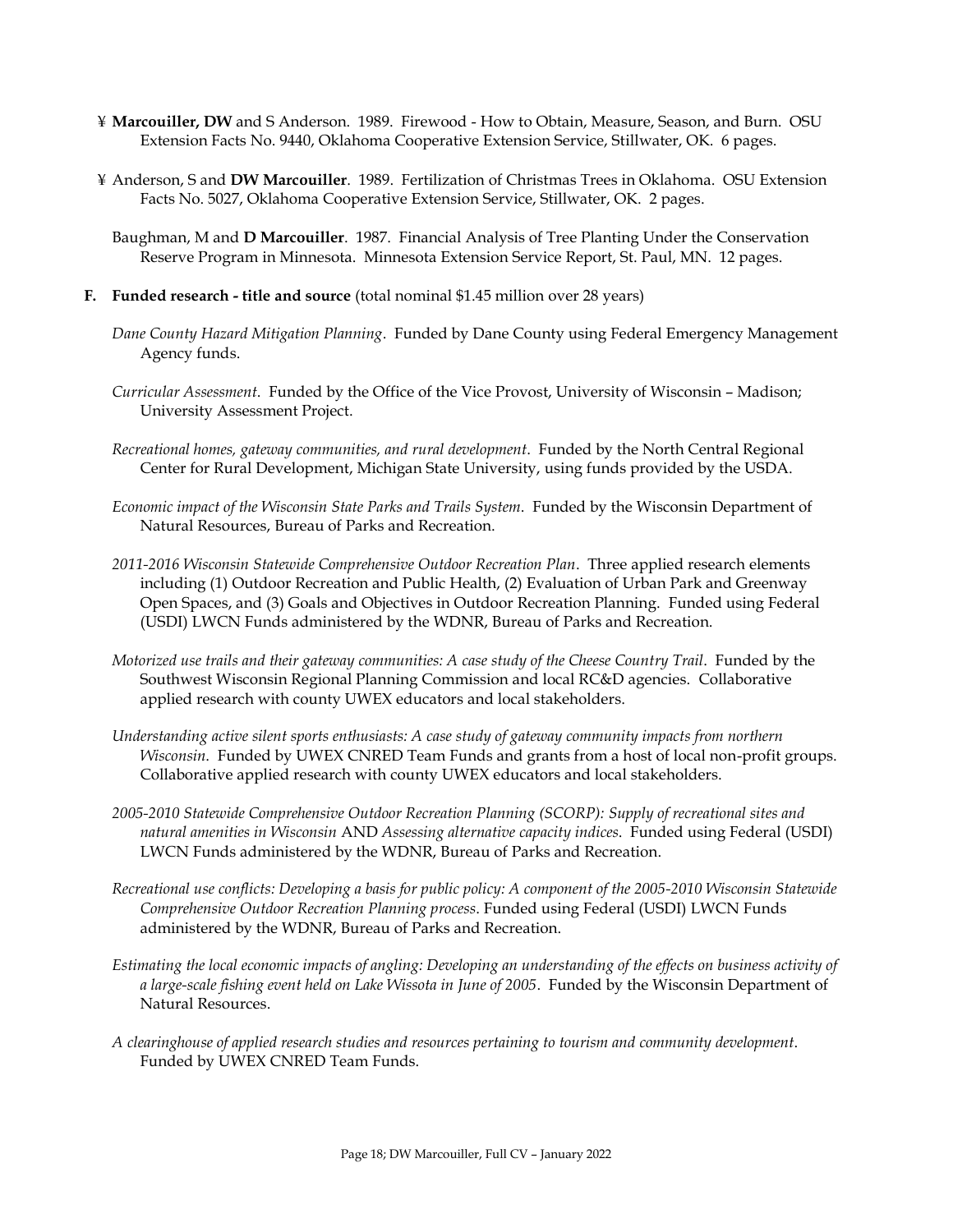- *Labor use and wage characteristics in tourism*. Funded by the Wisconsin Department of Tourism and the Wisconsin Tourism Federation.
- *ATV use in Wisconsin - Assessing economic impacts*. Funded by the Wisconsin Department of Tourism.
- *Socioeconomic impacts of the Wisconsin State Park System: Integrating outdoor recreation within a community development framework*. Funded using Federal (USDI) LWCN Funds administered by the WDNR, Bureau of Parks and Recreation.
- *The role of natural amenities in rural economic growth*. Funded by the USDA Forest Service.
- *The economic value of preserving natural amenities in remote areas: Lake shore*. Funded by USDA Hatch Funds.
- *Outdoor recreation, community development, and change through time: A replicated study of canoeing and trout angling in Southwestern Wisconsin*. Funded by Nuzem Foundation.
- *An economic evaluation of the Lake Koshkonong Indianford Dam*. Funded by local units of government.
- *A regional equilibrium approach to assessing forest land management policy*. Funded by Federal McIntire-Stennis Program.
- *Local economic impact analysis of state forest properties for resource planning*. Funded by the Wisconsin Department of Natural Resources, Division of Forestry.
- *Analysis of the 1996 Wisconsin Forest Use Survey database for recreation planning*. Funded by the Wisconsin Department of Natural Resources, Division of Forestry.
- *Forest resources, outdoor recreation, and rural economies: identifying the tourism component*. Funded by the USDA Forest Service.
- *The economic value of water: an educational program designed to improve resource awareness*. Funded by the UWEX CNRED Program Area.
- *Economic impact of forest use for recreation and timber*. Funded by the Wisconsin Department of Natural Resources, Bureau of Forestry.
- *An environmental social accounting matrix for analyzing forest management policy*. Funded by the National Research Initiative, USDA.
- *Recreational housing in the Upper Great Lakes States*. Funded by the North Central Regional Center for Rural Development, Iowa State University, using funds provided by the USDA.
- Planning Education: Graduate Student Funding. Fellowships using funds from private sources. Chair's Research Fellowship. Travel Grants: Funds provided by the UW, HZAU, UNIOESTE, HiNT, CEMAGREF, UBC, and ICLPST.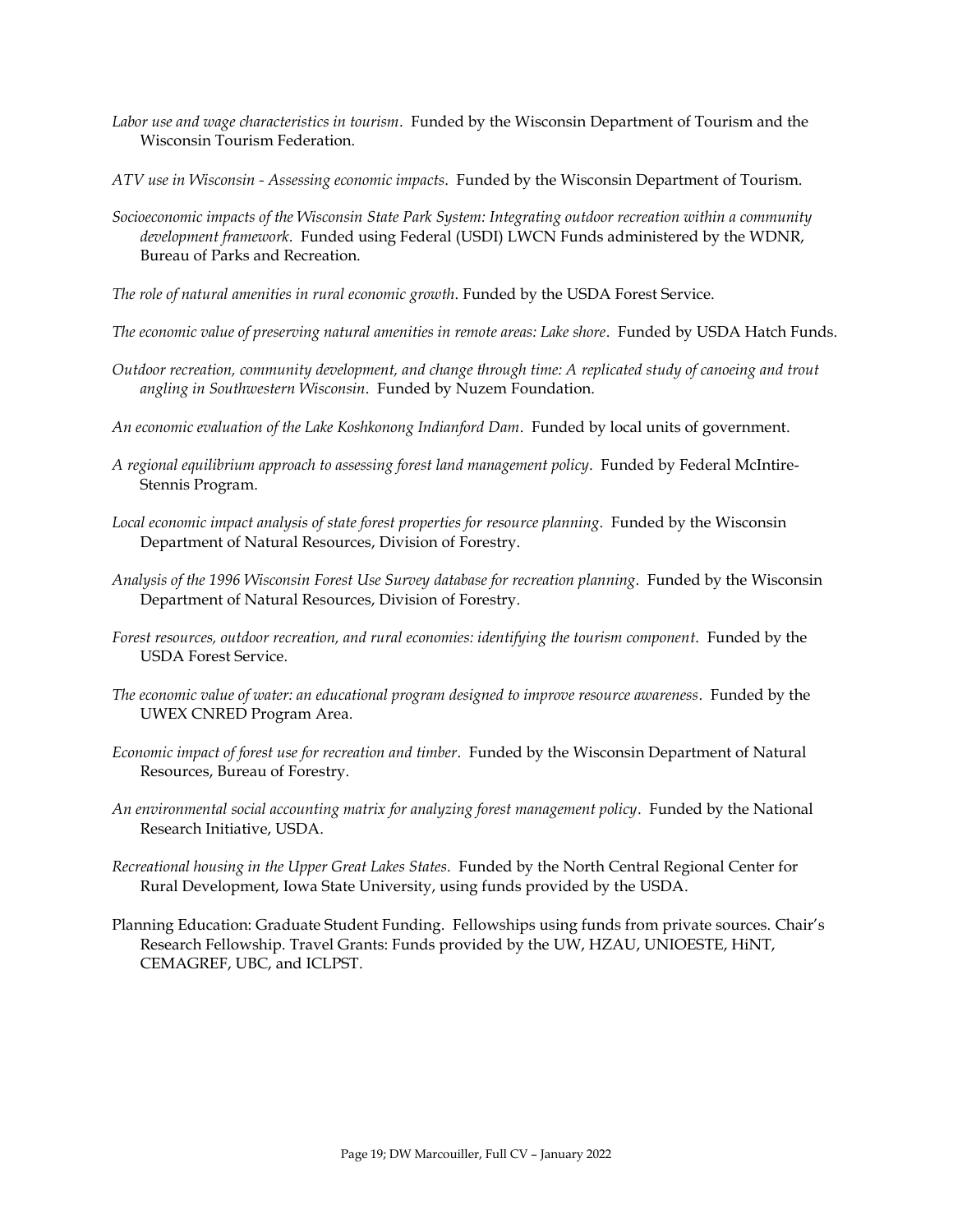### V. TEACHING

#### **A. Classroom Teaching** (title, course#, and years taught)

University of Wisconsin – Madison:

- 1. Methods of Planning Analysis (URPL/SW 721) 1997, 2012, 2013, 2014, 2016, 2017, 2018, 2019, 2020, 2021
- 2. Regional Economic Problem Analysis (URPL/Econ/PubAff 734) 1996, 2000, 2002, 2004, 2006, 2007, 2009, 2011, 2019, 2020, 2021, 2022
- 3. Planning Workshop (URPL 912); 2005, 2010, 2017
- 4. Tourism and Recreation Planning (URPL 912/821); 1996, 1997, 2003, 2012, 2017
- 5. Seminar in Rural Housing (URPL 944); 1996
- 6. First Year Seminar: Exploring the Foundations of Liberal Education (ILS 138); 2011

Huazhong Agricultural University – Wuhan, CHINA

7. Regional Economic Problem Analysis, Summer 2015

North Trondelag University College (now Nord University) – Namsos/Steinkjer, NORWAY:

8. Tourism Planning and Marketing (ØKA 952); *Høgskolen i Nord-Trøndelag*, 2008

University of British Columbia – Vancouver, BC CANADA:

- 9. Development Economics (FRE/Econ 341); 2002
- 10. Land Economics (FRE/Econ 374); 2001, 2002
- **B. Graduate Students Supervised** (\* indicates Chair)
	- 1. PhD students (*Urban and Regional Planning* unless otherwise noted)
		- \* Todd Flournoy (University Fellowship recipient), minor granted 2021. Zhixuan Wu (2018 – 2021)
			- Jane Zheng, (2011; readmitted to PhD 2018; withdrew as major advisor 2019)
		- \* Danya Kim, dissertation title: "*Public lands and their role in rural development: Understanding demographic, economic, and distributional relationships*"; University of Wisconsin – Madison, Department of Urban and Regional Planning, successfully defended, awarded PhD - August 2016.
		- \* Hyun Kim, dissertation title: "*Exploring the role of community capacity and planning effort in disaster risk reduction and environmental sustainability: Spatio-temporal vulnerability and resiliency perspectives";* University of Wisconsin – Madison, Department of Urban and Regional Planning, successfully defended, awarded PhD - August 2015.
		- \* Karen VanGilder, withdrew 2010. Richelle Winkler, 2010 graduate – Community and Environmental Sociology Sandra Pinel, 2008 graduate Eric Olson, withdrew 2007.
		- \* Bimal RajBhandary, withdrew 2006.
		- \* Guangqing Chi, dissertation title: "*Natural amenities and their effects on migration along the urbanrural continuum"*; University of Wisconsin – Madison, Environmental Demography Special Committee Degree, successfully defended, awarded PhD - August 2006.
		- Greg Clendenning, 2004 graduate Forest Ecology and Management
		- \* Jean Christophe Dissart, dissertation title: "*The role of outdoor recreation facilities in remote rural economic development planning: An exploratory approach",* University of Wisconsin – Madison, Department of Urban and Regional Planning, successfully defended, awarded PhD - May 2003.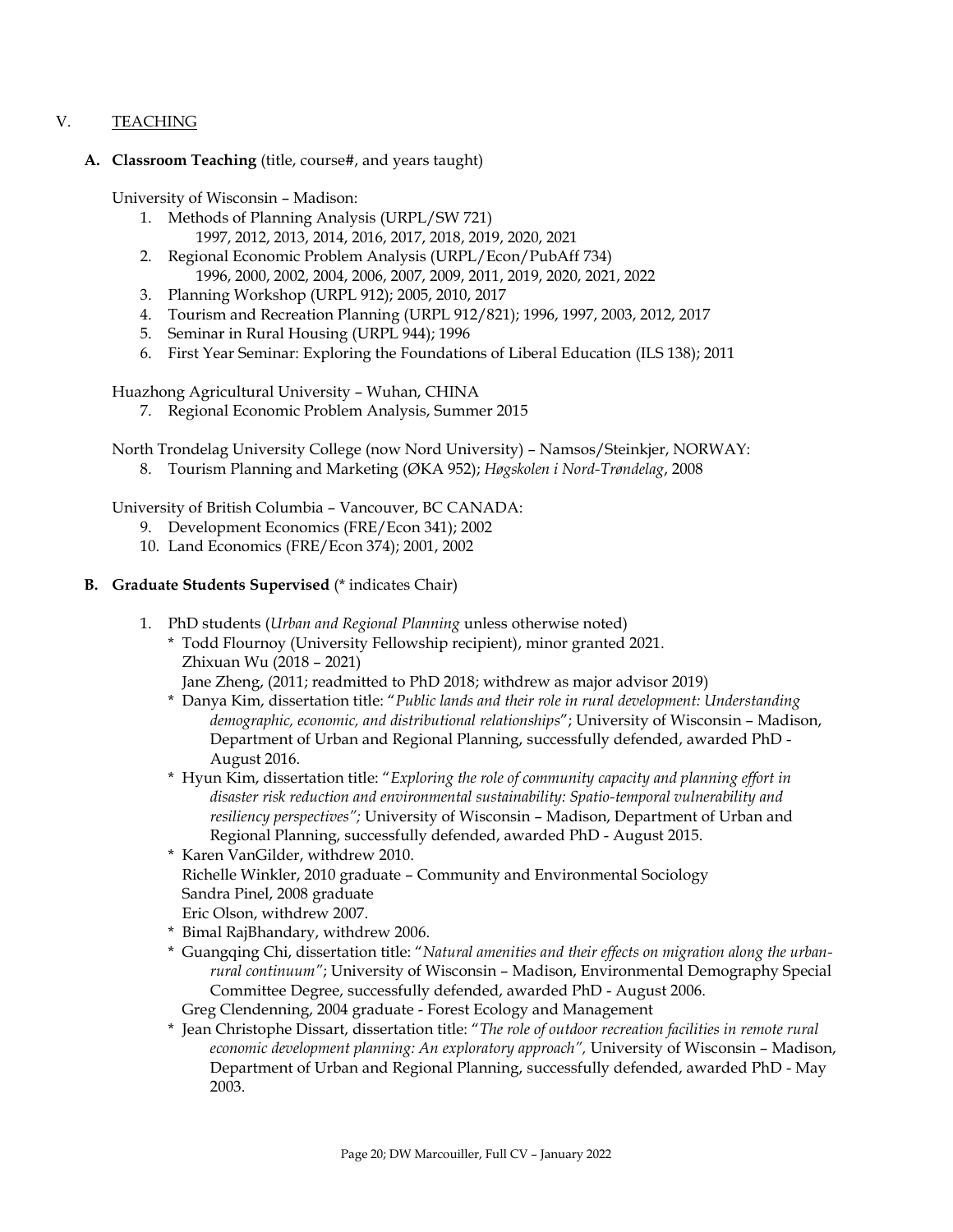- \* Kwang-Koo Kim, dissertation title: "*Examining the distributional effect of economic structure within an extended endogenous growth framework: A spatial econometric perspective for regional economic development planning* ", successfully defended, awarded PhD – May 2002 Michael Bennett, 2002 graduate - Agricultural and Applied Economics Bintang Simangunsong, 2001 graduate - Forest Ecology and Management
- \* Hyocheon Jang, withdrew 1999. Tom Kapper, 1999 graduate – Institute for Environmental Studies David Tomberlin, 1999 graduate - Department of Forest Ecology and Management José Sorrantini, 1999 graduate - Department of Civil Engineering Joshua Duke, 1999 graduate - Agricultural and Applied Economics Martin Shields, 1997 graduate - Agricultural and Applied Economics
- \* John Leatherman, dissertation title: "*The distributional impact of alternative local development strategies: An application of social accounting matrix analysis*" successfully defended, awarded PhD – May 1995
- 2 M.S. and independent study; over 200 students in URPL, AAE, FWE, and NIES.

## VI. **SERVICE**

- A. Visiting Scholars Hosted:
	- Jinlong Gao, Nanjing University, CHINA, 2020
	- Marko Petrovic, University of Belgrade, SERBIA, 2019
	- Ying Chen, Huazhong University of Science and Technology, CHINA (PRC), 2017
	- Wenxiong Wang, Huazhong Agricultural University, CHINA (PRC); 2014/2015
	- Shang Tiancheng, Tianjin University, CHINA (PRC); 2010/2011 (Fulbright Fellow).
	- Jean-Christophe Dissart, CEMAGREF, FRANCE; 2010.
	- Pery Francisco Assis Shikida, State University of Western Paraná, BRASIL; 2010.
	- Knut Ingar Westeren, Nord University, Steinkjer, NORWAY; 2008, 09, 10, 11, 12.
	- Xianli Xia, Northwest A&F University, CHINA (PRC); 2007/2008.
- B. International Scholarship:
	- Delegate, 13th World Congress of the RSAI, Marrakesh, MOROCCO (2020 cancelled due to COVID)
	- Delegate, 4 th World Planning Schools Congress, Rio de Janeiro, BRASIL (2016)
	- Visiting Professor, State University of Western Paraná, BRASIL (2016)
	- Visiting Professor, Huazhong Agricultural University, Wuhan CHINA (2015)
	- Delegate, 3rd World Planning Schools Congress, Perth, AUSTRALIA (2011)
	- Chadbourne Residential College (CRC Global), Monte Cristo, DOMINICAN REPUBLIC (2011)
	- Visiting Expert, Southwest University for Nationalities, Chengdu, CHINA (2010)
	- Visiting Professor, North Trondelag University College, Steinkjer, NORWAY (2008/09/13)
	- Visiting Scientist, CEMAGREF, Grenoble, FRANCE (2009)
	- Joint ACSP Association of European Schools of Planning (AESOP), Leuven, BELGIUM (2003)
	- University of British Columbia, Vancouver, CANADA (2001/02)
	- International Center for Land Policy and Tenure, Taipei, TAIWAN (1997/98/99)
	- Delegate, 3rd World Forestry Congress, Antalya, TURKEY (1997)
- C. Proposal and Program Peer-reviews:
	- Site Visit Teams, Planning Accreditation Board (\* denotes service as Chair)
		- West Chester University (2021) \*
		- University of Cincinnati (2020) \*
		- San Jose State University (2017) \*
		- University of California Irvine (2014) \*
		- Ball State University (2013) \*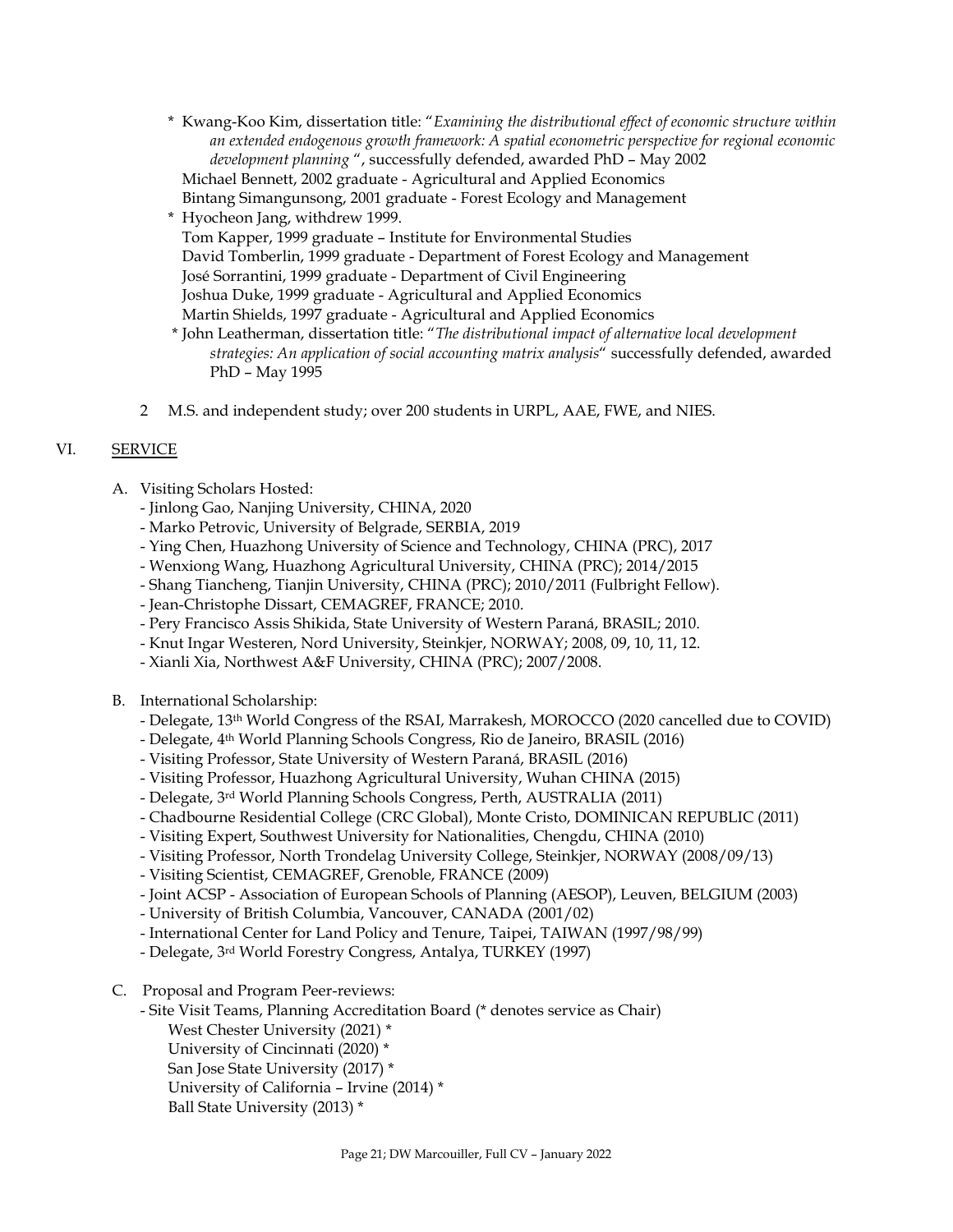Ohio State University (2010) \* Eastern Washington University (2007) Florida State University (2005) University of Nebraska – Lincoln (2003) - Tenure & Academic Promotion Cases External Reviewer University of Cincinnati (2021) University of Massachusetts – Amherst (2020) University of California – Berkeley (2018) Iowa State University (2018) Arizona State University (2018) University of California – Irvine (2015) University of Colorado Denver (2014) University of Massachusetts – Amherst (2012) University of Southern Maine (2010) George Mason University (2007) Clemson University (2002) University of Wisconsin – Extension (2007, 2009, 2012, 2014) - Program Review, Minnesota State University – Mankato; School of Government (2020 postponed) - LaFollette School of Public Affairs review team member (2006) - Ecosystem Management Program, Wisconsin Department of Natural Resources - Research Proposals – Independent Peer-review National Science Foundation - Economics, Geography and Regional Science USDA National Small Business Innovation Program USDA National Research Initiative review USDA Hatch funds review (18) USDA McIntire-Stennis funds review (5) North Central Regional Center for Rural Development (12) Croatian Science Foundation (2) International Joint Commission (US/Canada) Trout Unlimited proposal review National Fish and Wildlife Foundation proposal review South Carolina Sea Grant proposal review (4)

D. Referee for Peer-reviewed Journal Manuscripts (200+ unique manuscripts):

| African J of Agricultural Economics        | Forests (2)                                    |
|--------------------------------------------|------------------------------------------------|
| Agriculture and Human Values               | GeoForum (2)                                   |
| <b>Agricultural and Resource Economics</b> | Growth and Change (8)                          |
| American J of Agricultural Economics (2)   | International J of Disaster Risk Reduction (2) |
| Annals of Leisure Research                 | <b>International J of Housing Policy</b>       |
| <b>Annals of Operations Research</b>       | <b>International Regional Science Review</b>   |
| Annals of Regional Science (2)             | of the American Planning Association (5)       |
| Annals of Tourism Research (13)            | of Applied Geography                           |
| Cahier d'Economie et Sociologie Rurale     | of Baltic Studies (2)                          |
| Canadian Journal of Forest Research (2)    | of Environmental Economics and Policy          |
| Climatic Change                            | of Environmental Mgmt and Planning (12)        |
| Ecological Economics (2)                   | of Forestry $(4)$                              |
| Economic Development Quarterly (5)         | of Planning Education and Research (6)         |
| <b>Encyclopedia of Networks</b>            | of Planning Literature (5)                     |
| Environment and Planning $A(4)$            | of Regional Analysis and Policy (27)           |
| European Countryside (2)                   | of Regional Science (3)                        |
| Forest Policy and Economics                | Land Economics (16)                            |
| Forest Science (9)                         | Land Use Policy                                |
|                                            |                                                |